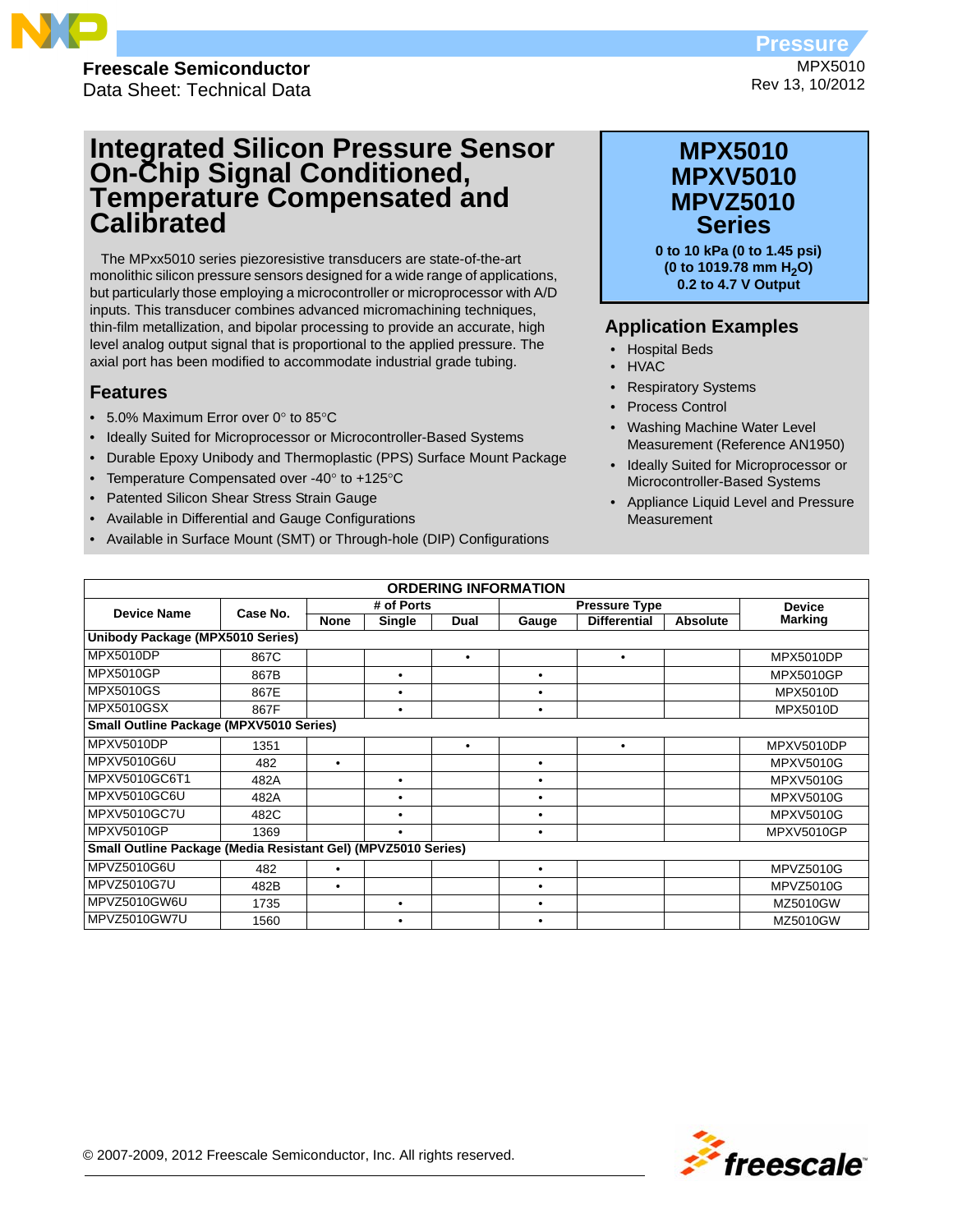

### **SMALL OUTLINE PACKAGES SURFACE MOUNT**







**MPXV5010DP CASE 1351-01**

**SMALL OUTLINE PACKAGES THROUGH-HOLE**



**MPXV5010G6U, MPVZ5010G6U CASE 482-01**



**MPXV5010GC6U/C6T1 CASE 482A-01**



**MPXV5010GP CASE 1369-01**

**MPVZ5010GW7U CASE 1560-02**



**MPXV5010GC7U CASE 482C-03**



**MPVZ5010G7U CASE 482B-03**

**UNIBODY PACKAGES**



**MPX5010GP CASE 867B-04**



**MPX5010DP CASE 867C-05**



**MPX5010GS CASE 867E-03**



**MPX5010GSX CASE 867F-03**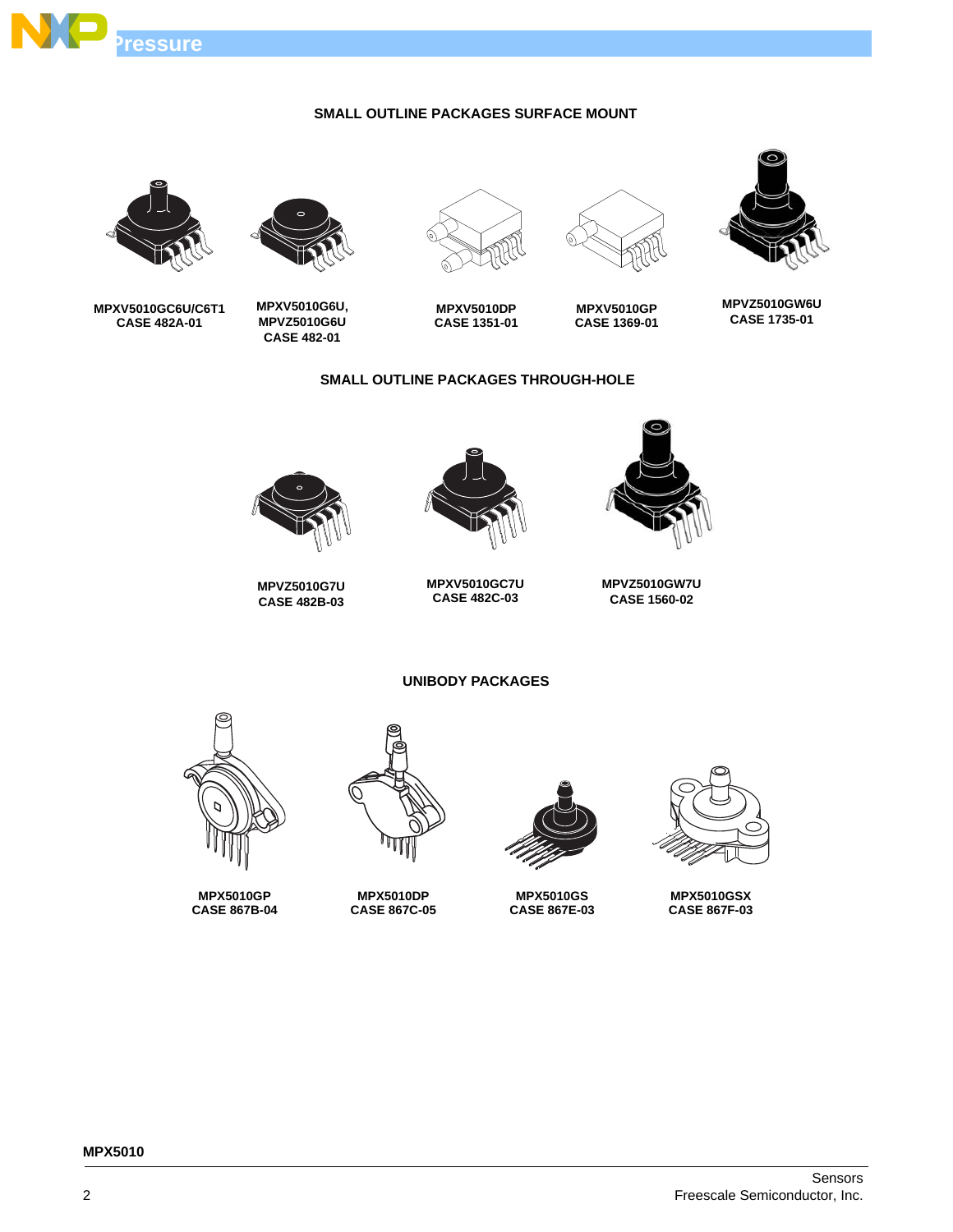## **Operating Characteristics**

**Table 1. Operating Characteristics** ( $V_S = 5.0$  Vdc,  $T_A = 25$ °C unless otherwise noted, P1 > P2. Decoupling circuit shown in Figure 3 required to meet specification.)

| Characteristic                                                                         |                       | Symbol           | Min   | <b>Typ</b>   | <b>Max</b>    | Unit                            |
|----------------------------------------------------------------------------------------|-----------------------|------------------|-------|--------------|---------------|---------------------------------|
| Pressure Range                                                                         |                       | $P_{OP}$         | 0     |              | 10<br>1019.78 | kPa<br>mm H <sub>2</sub> O      |
| Supply Voltage <sup>(1)</sup>                                                          |                       | $V_{\rm S}$      | 4.75  | 5.0          | 5.25          | Vdc                             |
| <b>Supply Current</b>                                                                  |                       | $I_{\circ}$      |       | 5.0          | 10            | mAdc                            |
| Minimum Pressure Offset <sup>(2)</sup><br>$\textcircled{2}$ V <sub>S</sub> = 5.0 Volts | (0 to $85^{\circ}$ C) | $V_{\text{off}}$ | 0     | 0.2          | 0.425         | Vdc                             |
| Full Scale Output <sup>(3)</sup><br>$\textcircled{2}$ V <sub>S</sub> = 5.0 Volts       | (0 to 85 $\degree$ C) | V <sub>FSO</sub> | 4.475 | 4.7          | 4.925         | Vdc                             |
| Full Scale Span <sup>(4)</sup><br>$\textcircled{2}$ V <sub>S</sub> = 5.0 Volts         | (0 to 85 $\degree$ C) | V <sub>FSS</sub> | 4.275 | 4.5          | 4.725         | Vdc                             |
| Accuracy <sup>(5)</sup>                                                                | (0 to 85 $\degree$ C) |                  |       |              | ±5.0          | $\%V$ <sub>FSS</sub>            |
| Sensitivity                                                                            |                       | V/P              |       | 450<br>4.413 |               | mV/mm<br>mV/mm H <sub>2</sub> O |
| Response Time <sup>(6)</sup>                                                           |                       | $t_{\mathsf{R}}$ |       | 1.0          |               | ms                              |
| Output Source Current at Full Scale Output                                             |                       | $I_{O+}$         |       | 0.1          |               | mAdc                            |
| Warm-Up Time <sup>(7)</sup>                                                            |                       |                  |       | 20           |               | ms                              |
| Offset Stability <sup>(8)</sup>                                                        |                       |                  |       | ±0.5         |               | %V <sub>FSS</sub>               |

1. Device is ratiometric within this specified excitation range.

2. Offset  $(V_{off})$  is defined as the output voltage at the minimum rated pressure.

- 3. Full Scale Output ( $V<sub>FSO</sub>$ ) is defined as the output voltage at the maximum or full rated pressure.
- 4. Full Scale Span ( $V<sub>FSS</sub>$ ) is defined as the algebraic difference between the output voltage at full rated pressure and the output voltage at the minimum rated pressure.
- 5. Accuracy (error budget) consists of the following:

Linearity: Output deviation from a straight line relationship with pressure over the specified pressure range.

Temperature Hysteresis:Output deviation at any temperature within the operating temperature range, after the temperature is cycled to and from the minimum or maximum operating temperature points, with zero differential pressure applied.

Pressure Hysteresis:Output deviation at any pressure within the specified range, when this pressure is cycled to and from the minimum or maximum rated pressure, at 25°C.

TcSpan: Output deviation over the temperature range of 0° to 85°C, relative to 25°C.

TcOffset:Output deviation with minimum rated pressure applied, over the temperature range of 0° to 85°C, relative to 25°C.

Variation from Nominal: The variation from nominal values, for Offset or Full Scale Span, as a percent of  $V<sub>FSS</sub>$ , at 25°C.

- 6. Response Time is defined as the time for the incremental change in the output to go from 10% to 90% of its final value when subjected to a specified step change in pressure.
- 7. Warm-up Time is defined as the time required for the product to meet the specified output voltage after the Pressure has been stabilized.
- 8. Offset Stability is the product's output deviation when subjected to 1000 hours of Pulsed Pressure, Temperature Cycling with Bias Test.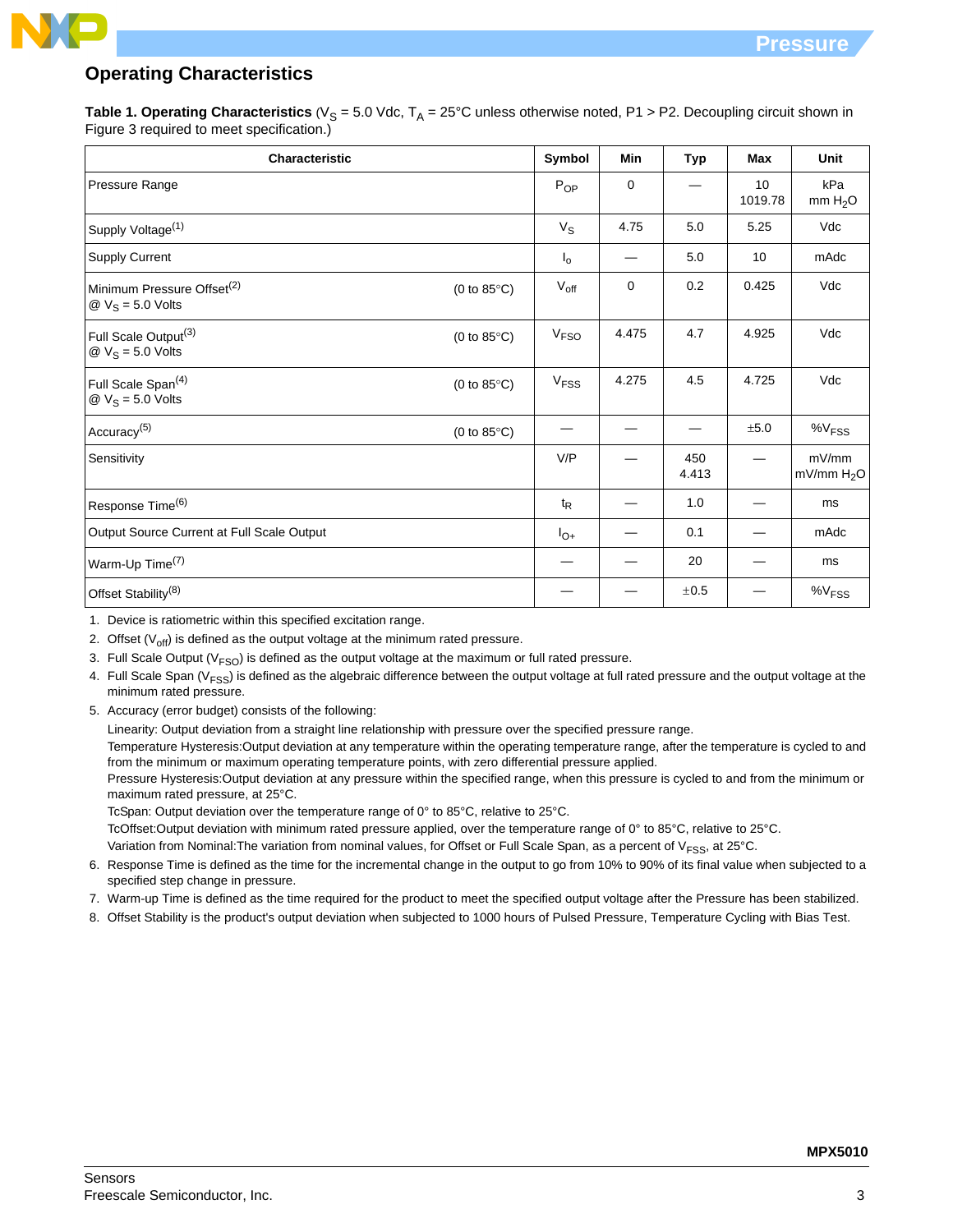

### **Maximum Ratings**

### **Table 2. Maximum Ratings(1)**

| Rating                       | Symbol           | Value           | Unit |
|------------------------------|------------------|-----------------|------|
| Maximum Pressure $(P1 > P2)$ | $P_{max}$        | 40              | kPa  |
| Storage Temperature          | <sup>I</sup> stg | $-40$ to $+125$ | °C   |
| <b>Operating Temperature</b> | ' A              | $-40$ to $+125$ | °C   |

1. Exposure beyond the specified limits may cause permanent damage or degradation to the device.

Figure 1 shows a block diagram of the internal circuitry integrated on a pressure sensor chip.



**Figure 1. Fully Integrated Pressure Sensor Schematic**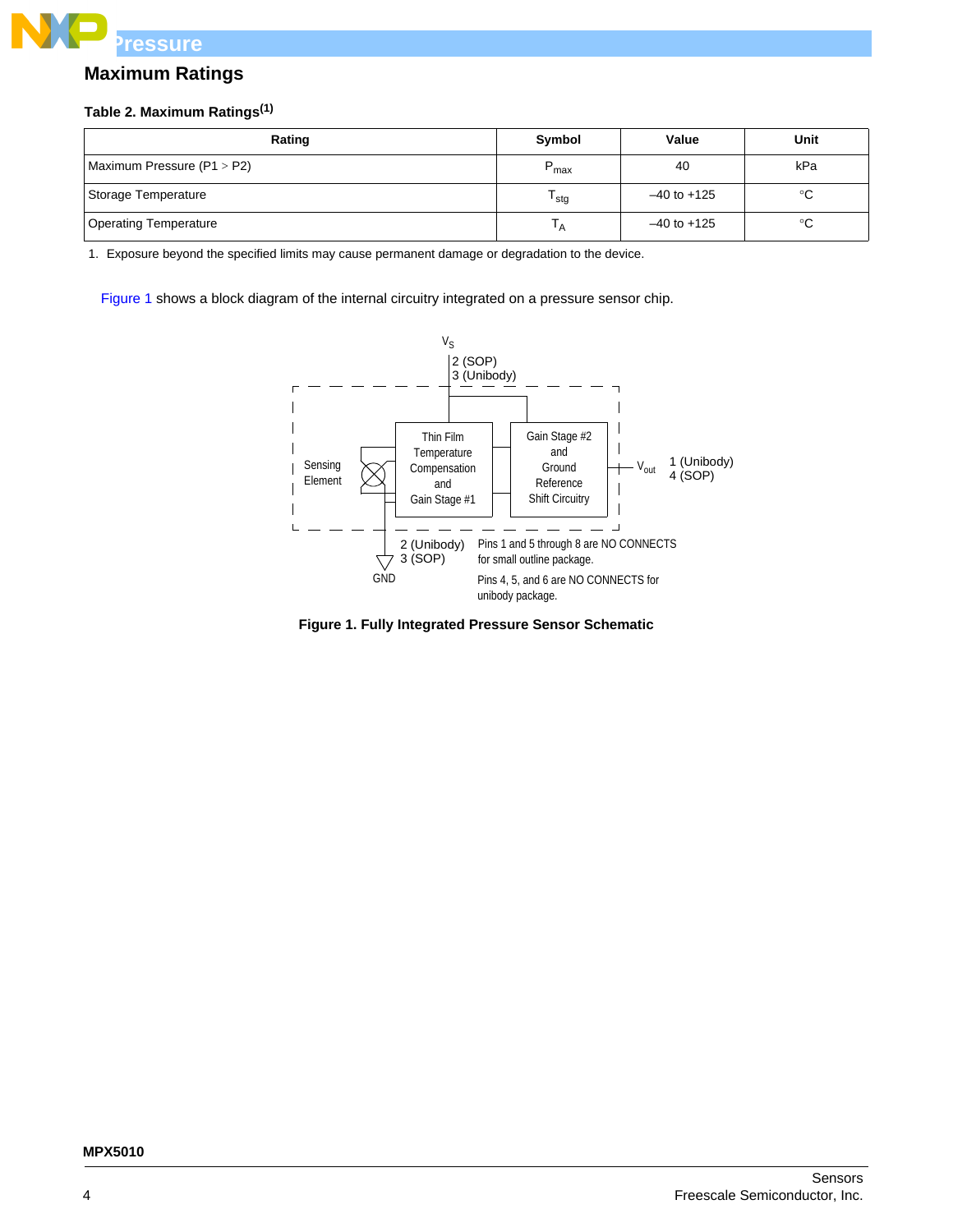

### **ON-CHIP TEMPERATURE COMPENSATION AND CALIBRATION**

The performance over temperature is achieved by integrating the shear-stress strain gauge, temperature compensation, calibration and signal conditioning circuitry onto a single monolithic chip.

Figure 3 illustrates the Differential or Gauge configuration in the basic chip carrier (Case 482). A fluorosilicone gel isolates the die surface and wire bonds from the environment, while allowing the pressure signal to be transmitted to the sensor diaphragm.

The MPxx5010G series pressure sensor operating characteristics, and internal reliability and qualification tests are based on use of dry air as the pressure media. Media,

other than dry air, may have adverse effects on sensor performance and long-term reliability. Contact the factory for information regarding media compatibility in your application.

Figure 4 shows the recommended decoupling circuit for interfacing the integrated sensor to the A/D input of a microprocessor or microcontroller. Proper decoupling of the power supply is recommended.

Figure 5 shows the sensor output signal relative to pressure input. Typical, minimum, and maximum output curves are shown for operation over a temperature range of  $0^\circ$  to 85 $^\circ$ C using the decoupling circuit shown in Figure 4. The output will saturate outside of the specified pressure range.





**Figure 3. Recommended Power Supply Decoupling and Output Filtering** (For additional output filtering, please refer to Application Note AN1646.)



**Figure 4. Output vs. Pressure Differential**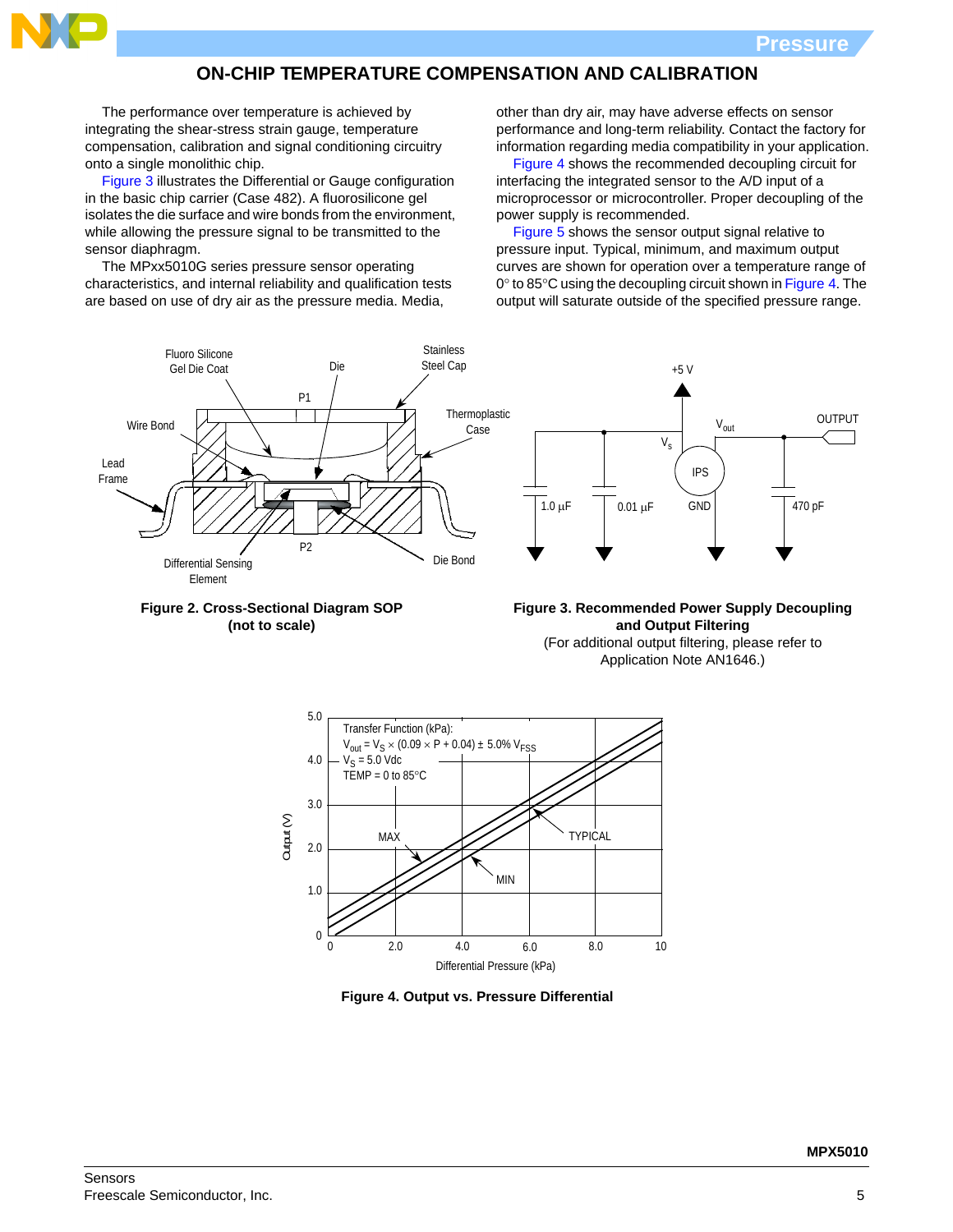

### **Transfer Function**

```
Nominal Transfer Value: V_{\text{out}} = V_S x (0.09 x P + 0.04)\pm (Pressure Error x Temp. Factor x 0.09 x V<sub>S</sub>)
                                   V_S = 5.0 V \pm 0.25 Vdc
```


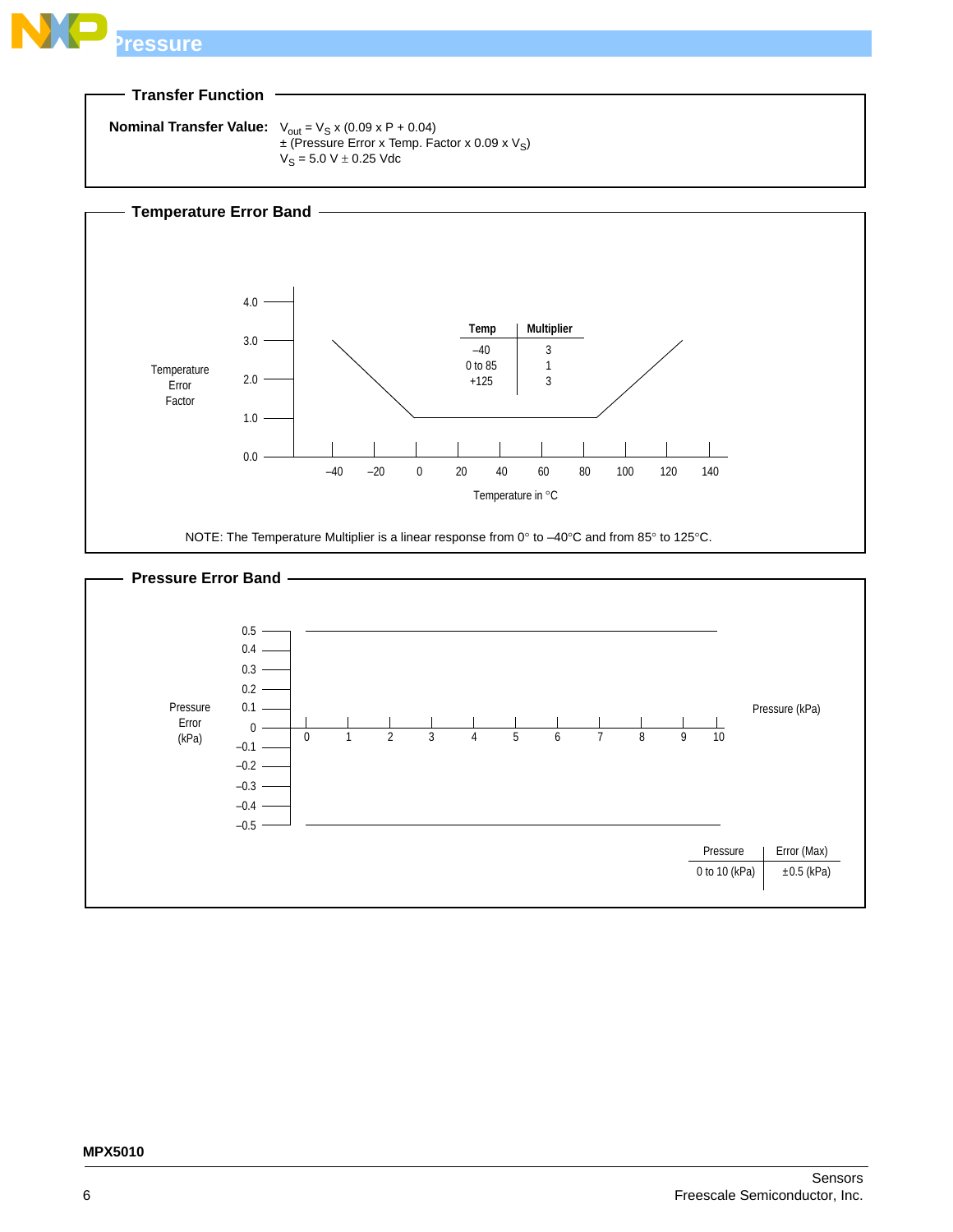

### **PRESSURE (P1)/VACUUM (P2) SIDE IDENTIFICATION TABLE**

Freescale designates the two sides of the pressure sensor as the Pressure (P1) side and the Vacuum (P2) side. The Pressure (P1) side is the side containing fluorosilicone gel which protects the die from harsh media. The MPX pressure sensor is designed to operate with positive differential pressure applied, P1 > P2.

The Pressure (P1) side may be identified by using the table below:

| <b>Part Number</b> | <b>Case Type</b> | Pressure (P1)<br><b>Side Identifier</b> |
|--------------------|------------------|-----------------------------------------|
| <b>MPX5010DP</b>   | 867C             | Side with Part Marking                  |
| <b>MPX5010GP</b>   | 867B             | Side with Port Attached                 |
| <b>MPX5010GS</b>   | 867E             | Side with Port Attached                 |
| <b>MPX5010GSX</b>  | 867F             | Side with Port Attached                 |
| <b>MPXV5010G6U</b> | 482              | Stainless Steel Cap                     |
| MPXV5010GC6U/6T1   | 482A             | Side with Port Attached                 |
| MPXV5010GC7U       | 482C             | Side with Port Attached                 |
| <b>MPXV5010GP</b>  | 1369             | Side with Port Attached                 |
| MPXV5010DP         | 1351             | Side with Part Marking                  |
| MPVZ5010G6U        | 482              | <b>Stainless Steel Cap</b>              |
| MPVZ5010G7U        | 482B             | <b>Stainless Steel Cap</b>              |
| MPVZ5010GW6U       | 1735             | <b>Vertical Port Attached</b>           |
| MPVZ5010GW7U       | 1560             | <b>Vertical Port Attached</b>           |

### **MINIMUM RECOMMENDED FOOTPRINT FOR SURFACE MOUNTED APPLICATIONS**

Surface mount board layout is a critical portion of the total design. The footprint for the surface mount packages must be the correct size to ensure proper solder connection interface between the board and the package. With the correct

footprint, the packages will self align when subjected to a solder reflow process. It is always recommended to design boards with a solder mask layer to avoid bridging and shorting between solder pads.



**Figure 5. SOP Footprint (Case 482)**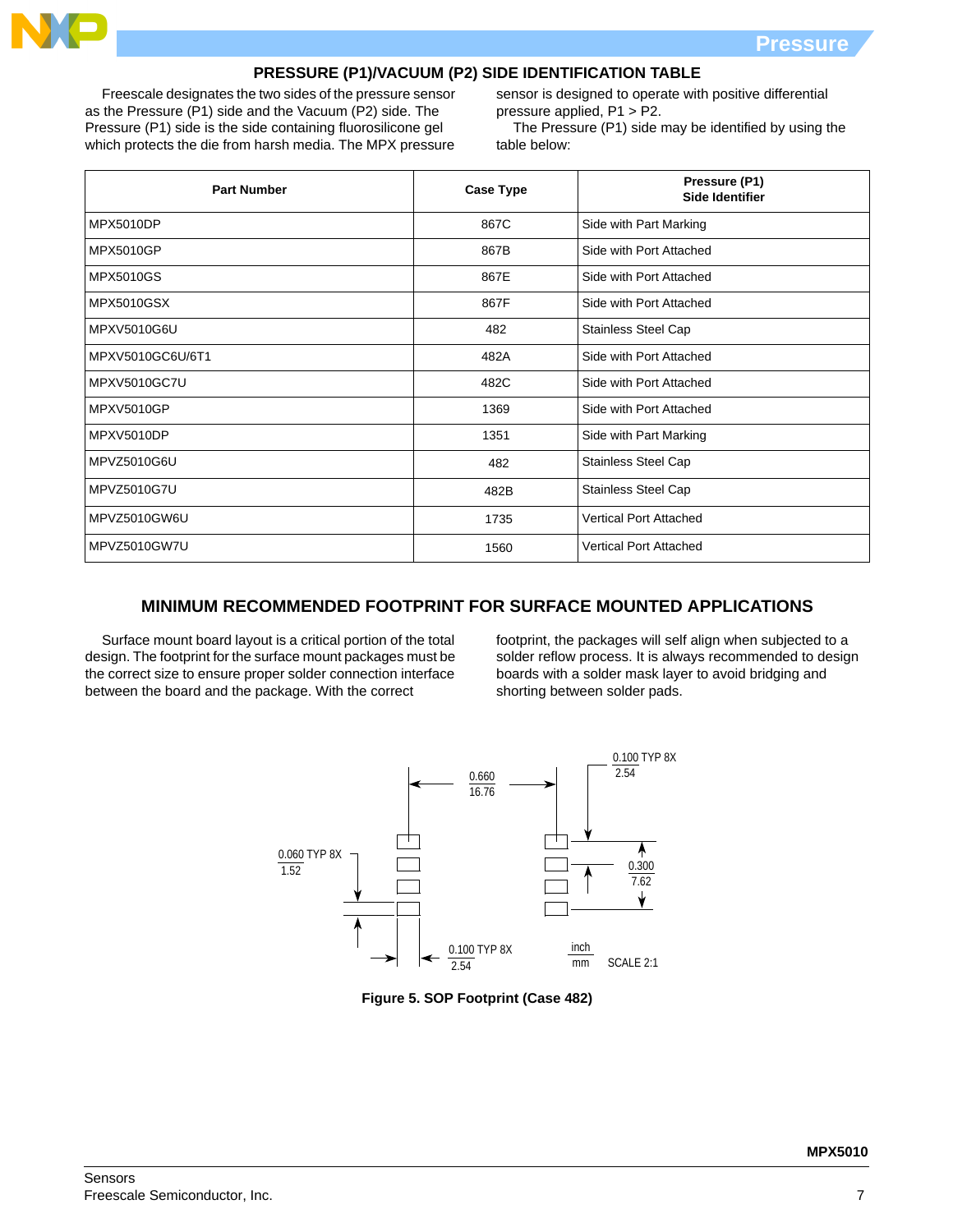







**CASE 482-01 ISSUE O SMALL OUTLINE PACKAGE**



NOTES:

**DIM MIN MAX MIN MAX**<br>**A** 0.415 0.425 10.54 10.79 **INCHES MILLIMETERS**

NOTES:<br>1. DIMENSIONING AND TOLERANCING PER ANSI<br>2. CONTROLLING DIMENSION: INCH.<br>3. DIMENSION A AND B DO NOT INCLUDE MOLD<br>PROTRUSION.<br>4. MAXIMUM MOLD PROTRUSION 0.15 (0.006).<br>5. ALL VERTICAL SURFACES 5`TYPICAL DRAFT.

**B** 0.415 0.425 10.54 10.79<br>**C** 0.212 0.230 5.38 5.84

**D** 0.038 0.042 0.96 1.07<br>**G** 0.100 BSC 2.54 BSC 0.100 BSC 2.54 BSC<br>0.002 0.010 0.05 0.25 **H** 0.002 0.010 0.05 0.25<br>**J** 0.009 0.011 0.23 0.28 **J** 0.009 0.011 0.23 0.28<br>**K** 0.061 0.071 1.55 1.80 **K** 0.061 0.071 1.55 1.8<br> **M** 0<sup>°</sup> 7<sup>°</sup> 0<sup>°</sup> 7<sup>°</sup><br> **N** 0.405 0.415 10.29 10.5 0.061 0.071 1.55 1.80<br>
0<sup>°</sup> 7<sup>°</sup> 0<sup>°</sup> 7<sup>°</sup><br>
0.405 0.415 10.29 10.54

**S** 0.709 0.725 18.01 18.41

**A** 0.415 0.425

 $\begin{array}{|c} 0.212 \end{array}$ 

0.405

1. DIMENSIONING AND TOLERANCING PER ANSI Y14.5M, 1982.

2. CONTROLLING DIMENSION: INCH.

3. DIMENSION A AND B DO NOT INCLUDE MOLD PROTRUSION. 4. MAXIMUM MOLD PROTRUSION 0.15 (0.006). 5. ALL VERTICAL SURFACES 5 TYPICAL DRAFT.



**CASE 482A-0 ISSUE A SMALL OUTLINE PACKAGE**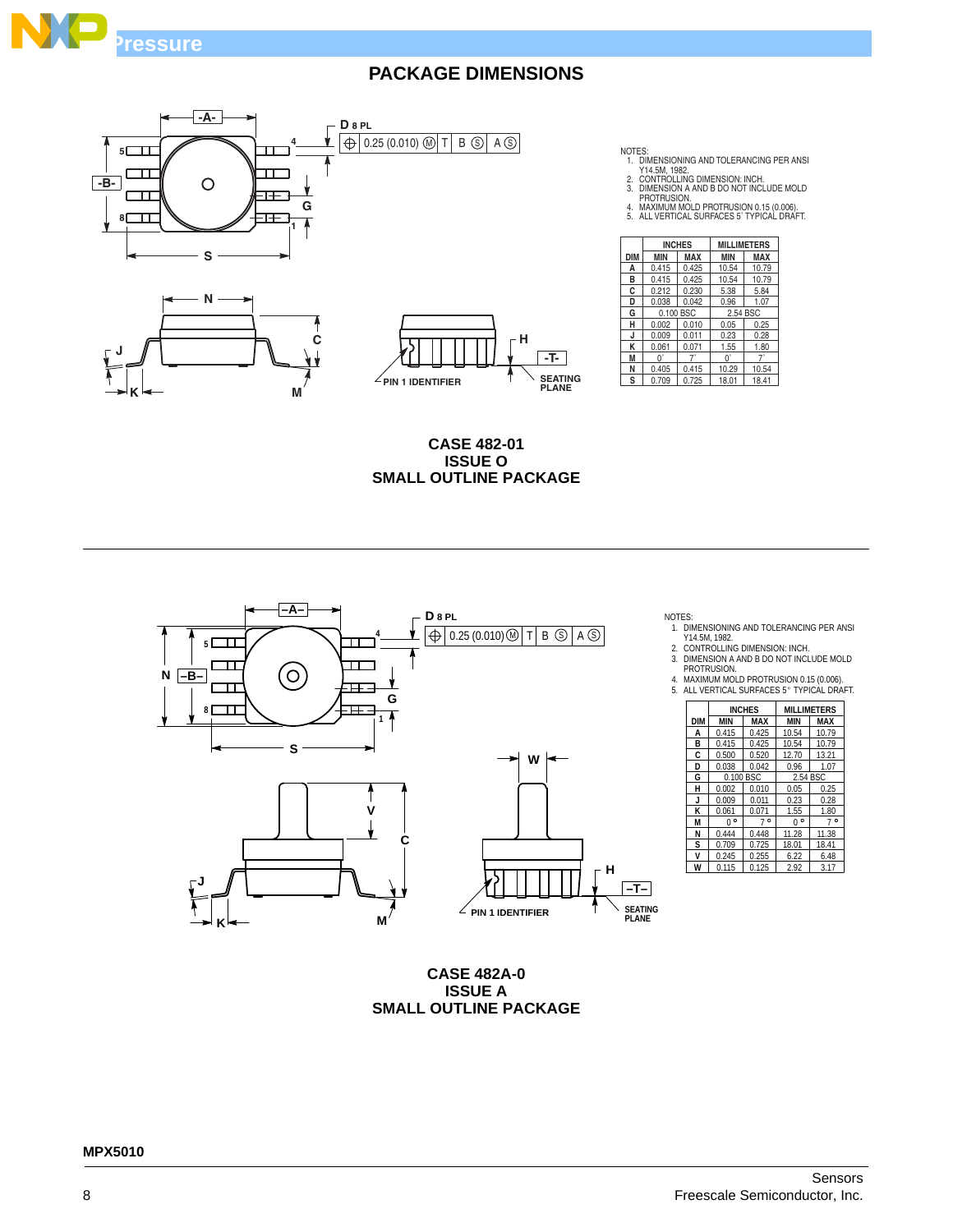



**CASE 482B-03 ISSUE B SMALL OUTLINE PACKAGE** 



NOTES:

1. DIMENSIONING AND TOLERANCING PER ANSI

Y14.5M, 1982. 2. CONTROLLING DIMENSION: INCH. 3. DIMENSION A AND B DO NOT INCLUDE MOLD PROTRUSION.

**INCHES MILLIMETERS MIN MAX MIN MAX**

10.79

0.864 0.28 3.05 15˚

 $0.100$  BSC  $\vert$  2.54

15˚

0.405 0.415 10.29 10.54 0.540 0.560 13.72 14.22

 $0<sup>°</sup>$ 

0.415 0.425 10.54 0.415 0.210 0.425 0.220 10.54 5.33 10.79 5.59 0.026 0.034 0.66 0.009 0.011 0.23 0.100 0.120 2.54

**A B C D G J K M N**

 $0<sup>°</sup>$ 

4. MAXIMUM MOLD PROTRUSION 0.15 (0.006).<br>5. ALL VERTICAL SURFACES 5° TYPICAL DRAFT.

6. DIMENSION S TO CENTER OF LEAD WHEN FORMED PARALLEL.

|            |             | <b>INCHES</b> |            | <b>MILLIMETERS</b> |
|------------|-------------|---------------|------------|--------------------|
| <b>DIM</b> | <b>MIN</b>  | <b>MAX</b>    | <b>MIN</b> | MAX                |
| A          | 0.415       | 0.425         | 10.54      | 10.79              |
| в          | 0.415       | 0.425         | 10.54      | 10.79              |
| C          | 0.500       | 0.520         | 12.70      | 13.21              |
| D          | 0.026       | 0.034         | 0.66       | 0.864              |
| G          |             | 0.100 BSC     |            | 2.54 BSC           |
| J          | 0.009       | 0.011         | 0.23       | 0.28               |
| K          | 0.100       | 0.120         | 2.54       | 3.05               |
| M          | $0^{\circ}$ | $15^{\circ}$  | 0.         | $15^{\circ}$       |
| N          | 0.444       | 0.448         | 11.28      | 11.38              |
| s          | 0.540       | 0.560         | 13.72      | 14.22              |
| v          | 0.245       | 0.255         | 6.22       | 6.48               |
| W          | 0.115       | 0.125         | 2.92       | 3.17               |

**CASE 482C-03 ISSUE B SMALL OUTLINE PACKAGE**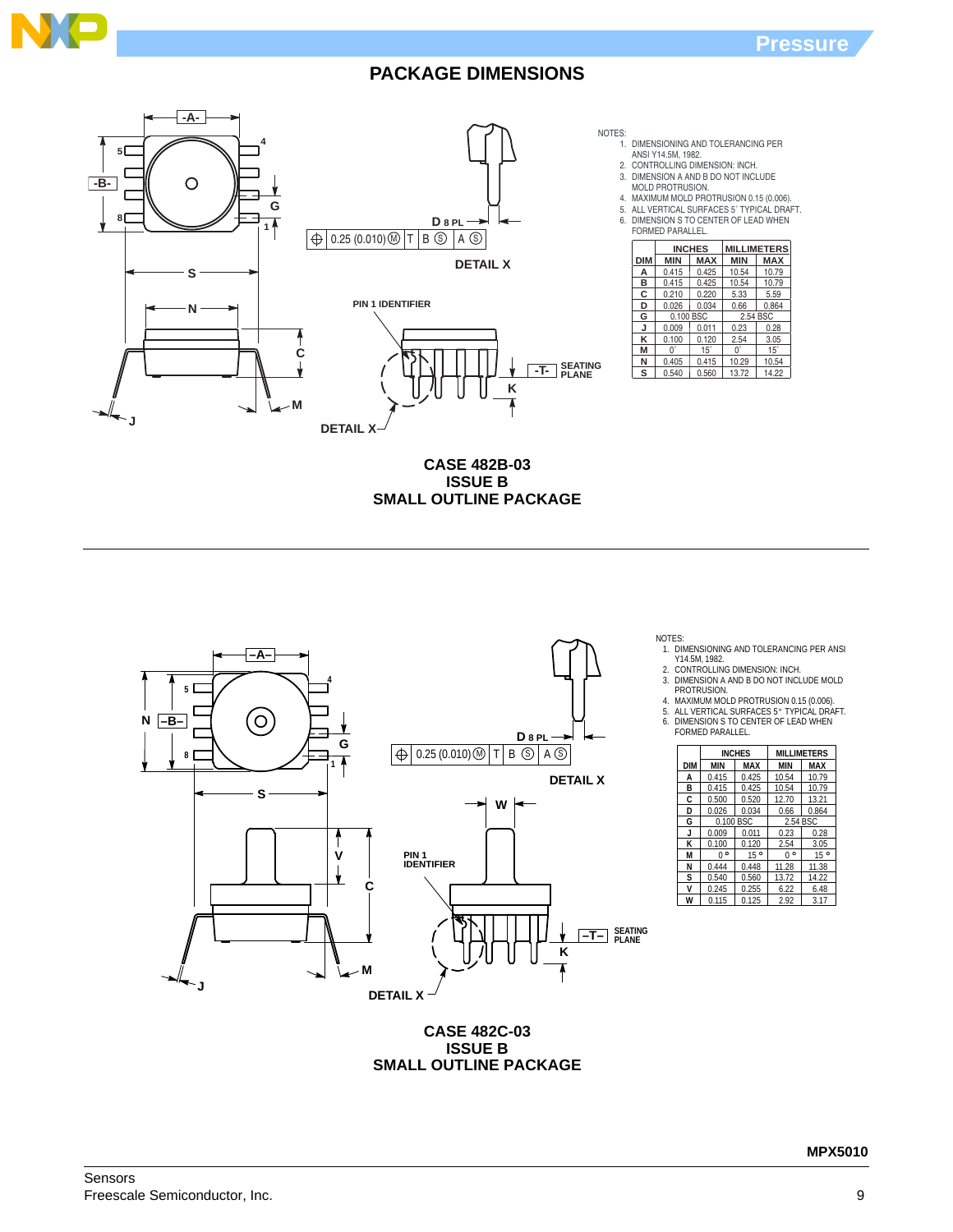

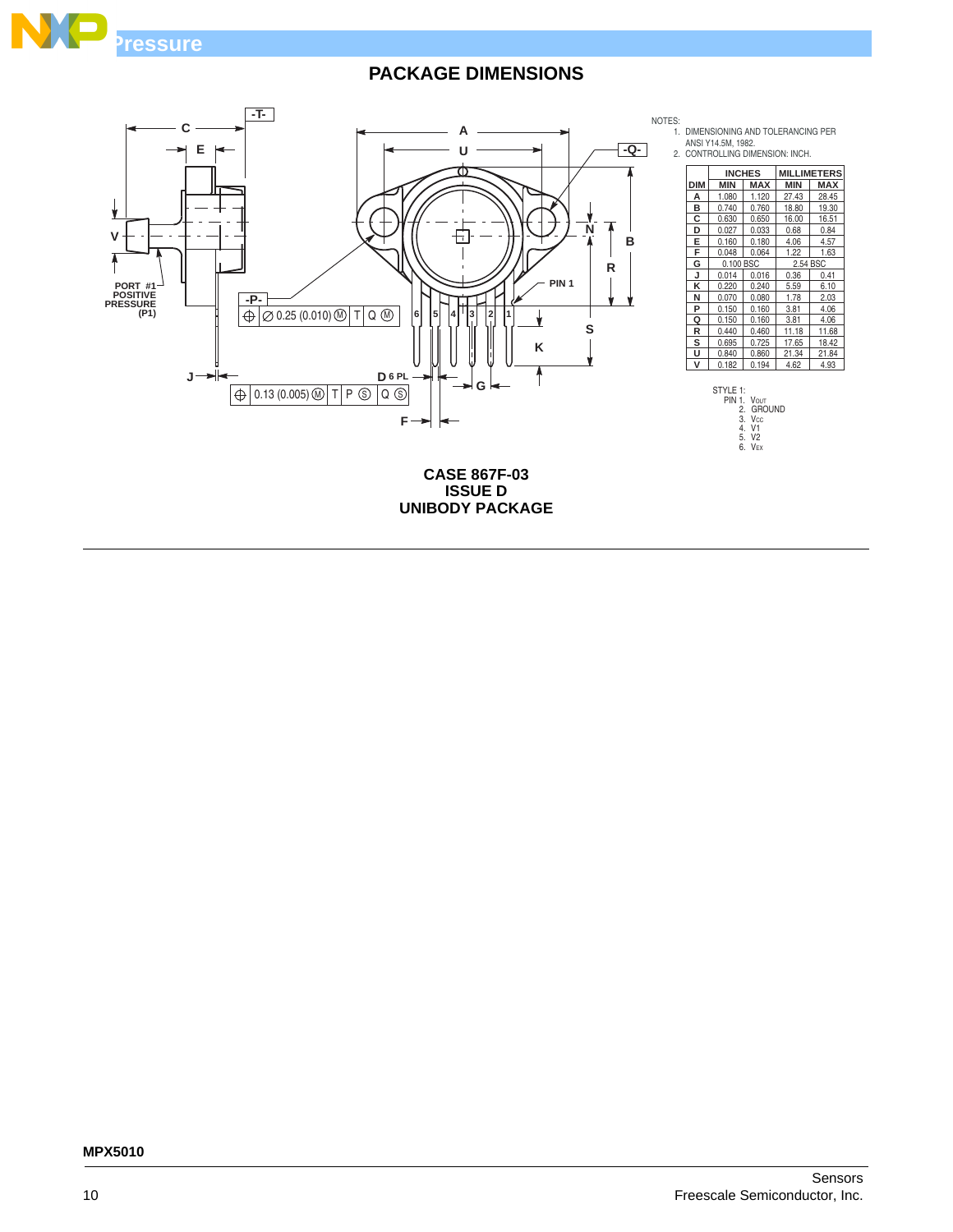



| <b>OFREESCALE SEMICONDUCTOR, INC.</b><br>ALL RIGHTS RESERVED. |                                    | MECHANICAL OUTLINE | PRINT VERSINN NNT TH SCALE |       |
|---------------------------------------------------------------|------------------------------------|--------------------|----------------------------|-------|
| TITI F:                                                       |                                    |                    | DOCUMENT NO: 98ASB42796B   | RFV:G |
| SENSOR, 6 LEAD UNIBODY CELL,                                  | CASE NUMBER 867B-04<br>28 JUL 2005 |                    |                            |       |
| AP & GP 01ASB09087B                                           | STANDARD: NON-JEDEC                |                    |                            |       |

PAGE 1 OF 2

**CASE 867B-04 ISSUE G UNIBODY PACKAGE**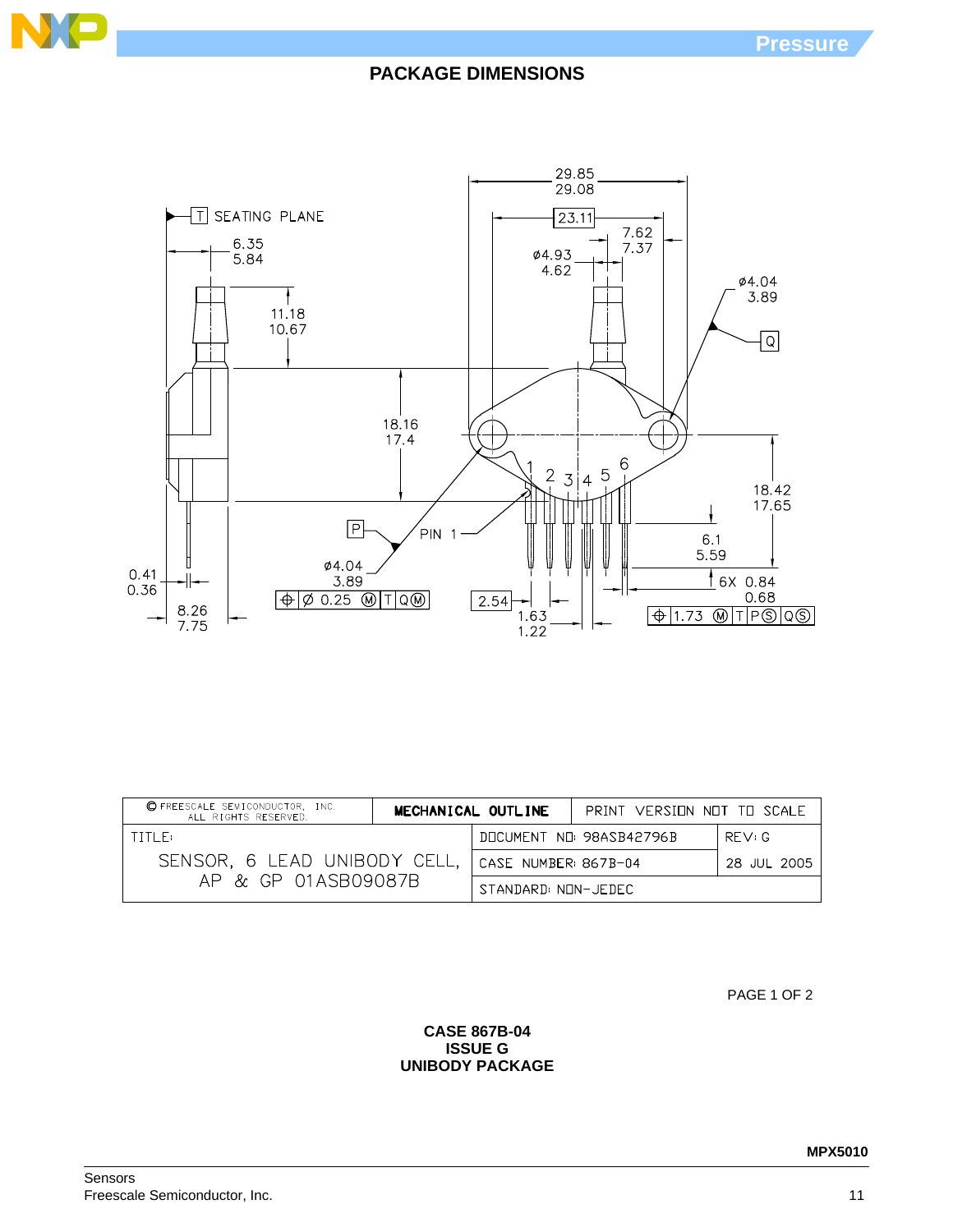

NOTES:

- 1. DIMENSIONS ARE IN MILLIMETERS.
- 2. DIMENSIONS AND TOLERANCES PER ASME Y14.5M-1994.
- 3. 867B-01 THRU -3 OBSOLETE, NEW STANDARD 867B-04.

STYLE 1:

|  | PIN 1: V OUT |
|--|--------------|
|  | 2: GROUND    |
|  | 3: VCC       |
|  | 4:V1         |
|  | 5: V2        |
|  | 6. VFX       |

| <b>Q</b> FREESCALE SEMICONDUCTOR, INC.<br>ALL RIGHTS RESERVED. | MECHANICAL OUTLINE                  |  | PRINT VERSION NOT TO SCALE |       |
|----------------------------------------------------------------|-------------------------------------|--|----------------------------|-------|
| TITIF:                                                         |                                     |  | DOCUMENT NO: 98ASB42796B   | RFV:G |
| SENSOR, 6 LEAD UNIBODY CELL.                                   | CASE NUMBER: 867B-04<br>28 JUL 2005 |  |                            |       |
| AP & GP 01ASB09087B                                            | STANDARD: NON-JEDEC                 |  |                            |       |

PAGE 2 OF 2

### **CASE 867B-04 ISSUE G UNIBODY PACKAGE**

Sensors 12 Freescale Semiconductor, Inc.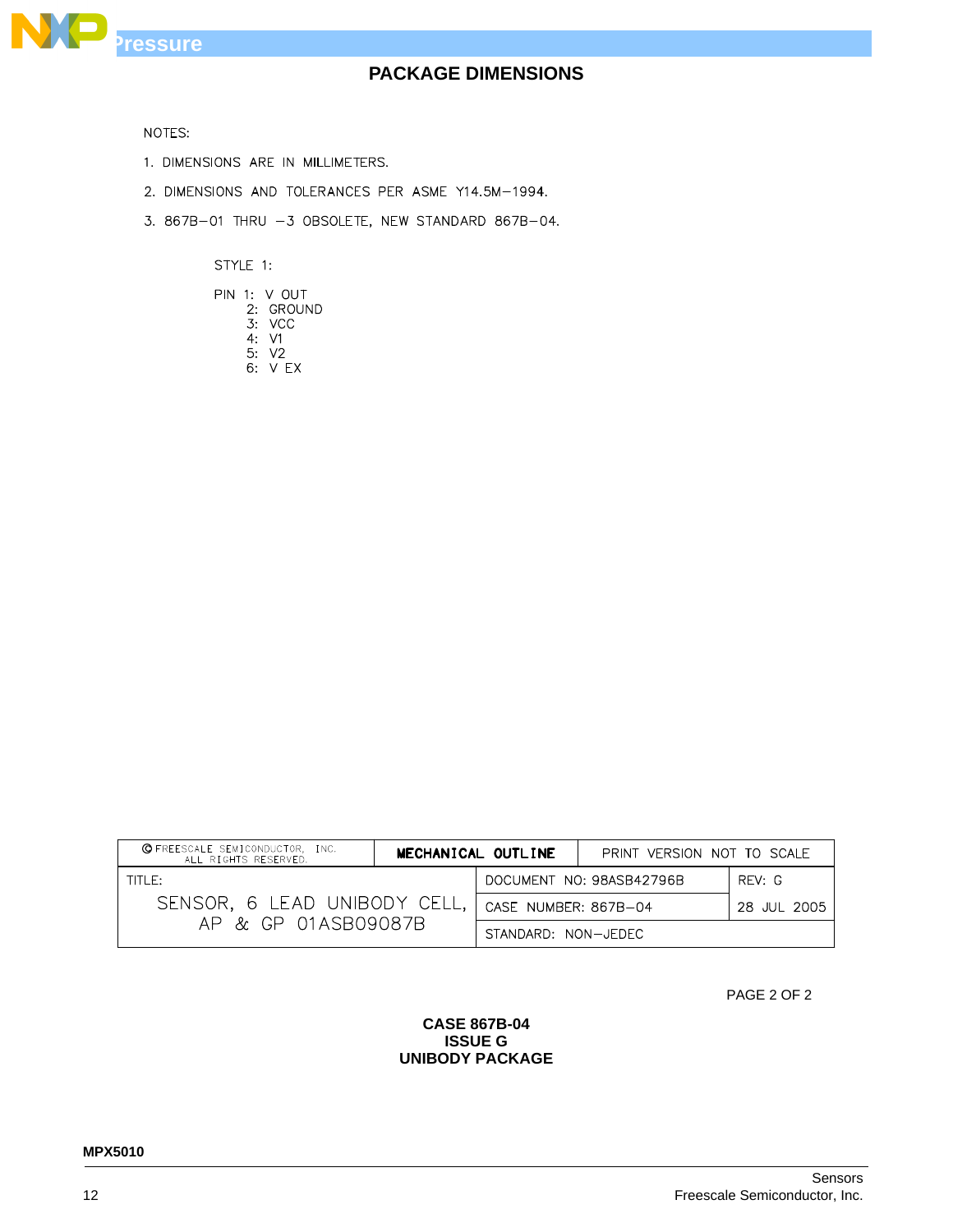



| C FREESCALE SEMICONDUCTOR, INC.<br>MECHANICAL OUTLINE<br>ALL RIGHTS RESERVED. |  |                      | PRINT VERSION NOT TO SCALE |             |
|-------------------------------------------------------------------------------|--|----------------------|----------------------------|-------------|
| TITIF:                                                                        |  |                      | DOCUMENT NO: 98ASA99255D   | RFV: A      |
| 8 LD SNSR. DUAL PORT                                                          |  | CASE NUMBER: 1351-01 |                            | 27 JUL 2005 |
|                                                                               |  | STANDARD: NON-JEDEC  |                            |             |

PAGE 1 OF 2

### **CASE 1351-01 ISSUE A SMALL OUTLINE PACKAGE**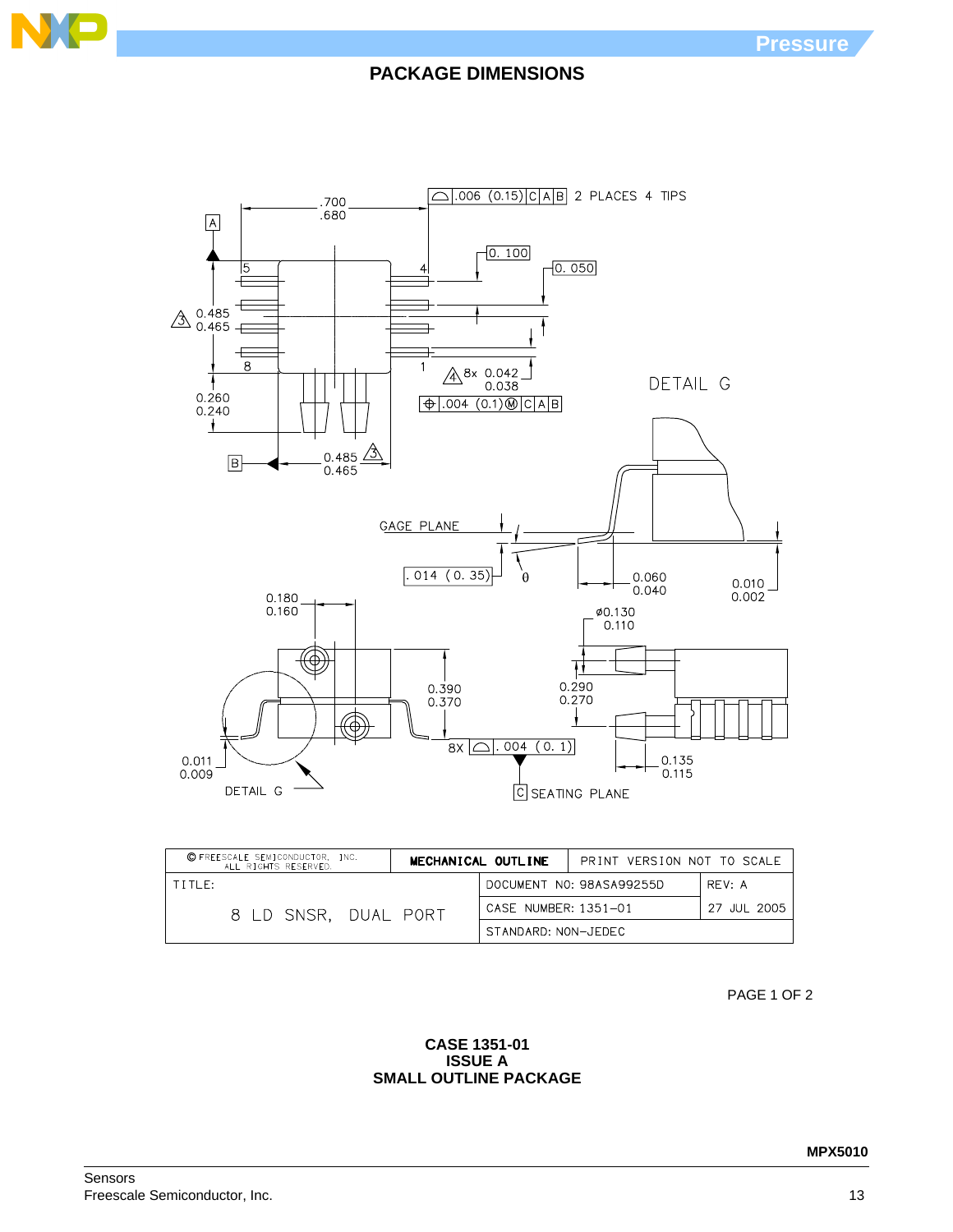

#### NOTES:

1. CONTROLLING DIMENSION: INCH

2. INTERPRET DIMENSIONS AND TOLERANCES PER ASME Y14.5M-1994.

 $\sqrt{3}$  dimensions do not include mold flash or pprotrusions.<br>MOLD FLASH AND PROTRUSIONS SHALL NOT EXCEED .006 PER SIDE.

 $\sqrt{4}$  dimension does not include dambar protrusion. Allowable dambar protrusion shall be .008 maximum.

| STYLE 1:       | STYLE 2:    |  |
|----------------|-------------|--|
| PIN 1: GND     | PIN 1: N/C  |  |
| $PIN 2: +Vout$ | PIN 2: Vs   |  |
| PIN 3: Vs      | PIN 3: GND  |  |
| PIN 4: - Vout  | PIN 4: Vout |  |
| PIN 5: N/C     | PIN 5: N/C  |  |
| PIN 6: N/C     | PIN 6: N/C  |  |
| PIN 7: N/C     | PIN 7: N/C  |  |
| PIN 8: N/C     | PIN 8: N/C  |  |

| C FREESCALE SEMICONDUCTOR. INC.<br>ALL RIGHTS RESERVED. | MECHANICAL OUTLINE   | PRINT VERSION NOT TO SCALE |             |
|---------------------------------------------------------|----------------------|----------------------------|-------------|
| TITIF:                                                  |                      | DOCUMENT NO: 98ASA99255D   | RFV: A      |
| 8 LD SNSR, DUAL PORT                                    | CASE NUMBER: 1351-01 |                            | 27 JUL 2005 |
|                                                         | STANDARD: NON-JEDEC  |                            |             |

PAGE 2 OF 2

### **CASE 1351-01 ISSUE A SMALL OUTLINE PACKAGE**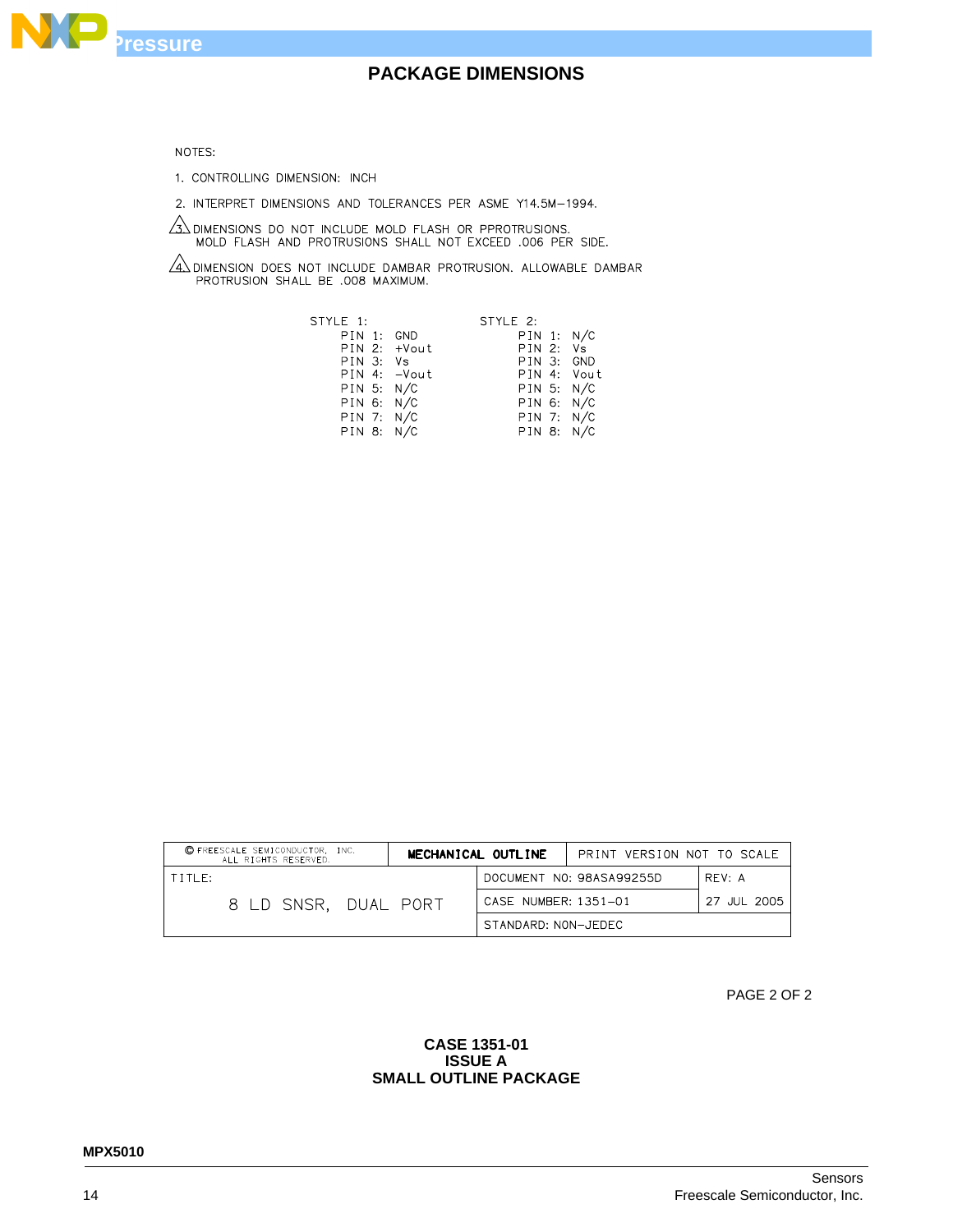



| C FREESCALE SEMICONDUCTOR, INC.<br>MECHANICAL OUTLINE<br>ALL RIGHTS RESERVED. |  |                      | PRINT VERSION NOT TO SCALE |             |
|-------------------------------------------------------------------------------|--|----------------------|----------------------------|-------------|
| TITLE:                                                                        |  |                      | DOCUMENT NO: 98ASA99303D   | RFV: B      |
| 8 LD SOP. SIDE PORT                                                           |  | CASE NUMBER: 1369-01 |                            | 24 MAY 2005 |
|                                                                               |  | STANDARD: NON-JEDEC  |                            |             |

PAGE 1 OF 2

### **CASE 1369-01 ISSUE B SMALL OUTLINE PACKAGE**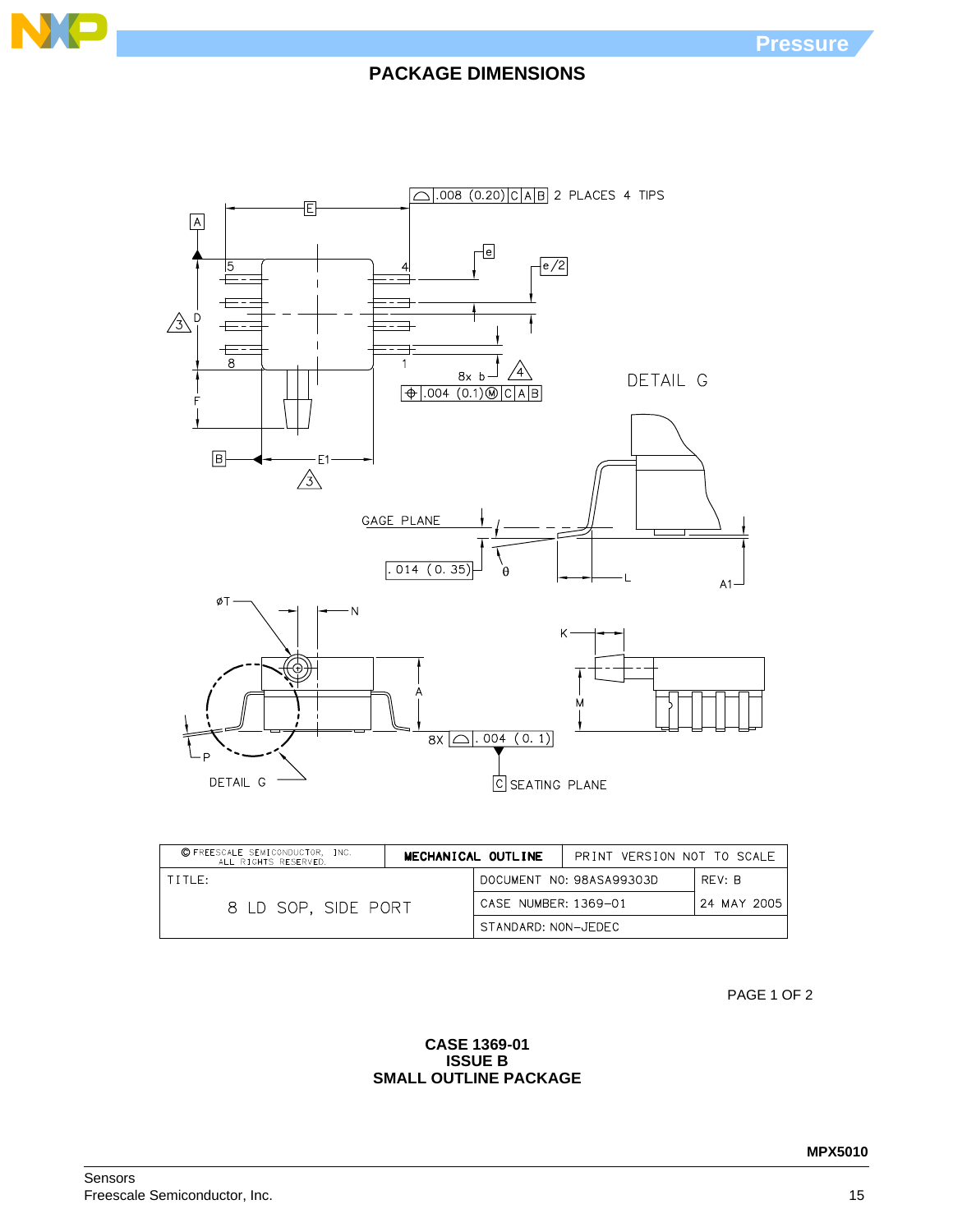

### **CASE 1369-01 ISSUE B SMALL OUTLINE PACKAGE**

PAGE 2 OF 2

|                                                                                  |            | <b>INCHES</b> |       | MILLIMETERS |                          | <b>INCHES</b>            |                     | MILLIMETERS                |             |
|----------------------------------------------------------------------------------|------------|---------------|-------|-------------|--------------------------|--------------------------|---------------------|----------------------------|-------------|
| DIM                                                                              | <b>MIN</b> | <b>MAX</b>    | MIN   | MAX         | D I M                    | MIN                      | <b>MAX</b>          | MIN                        | <b>MAX</b>  |
| A                                                                                | .300       | .330          | 7.11  | 7.62        | $\theta$                 | $\Omega^{\bullet}$       | $7^{\circ}$         | $\Omega^{\bullet}$         | $7^{\circ}$ |
| A <sub>1</sub>                                                                   | .002       | .010          | 0.05  | 0.25        | $\overline{\phantom{m}}$ |                          |                     |                            |             |
| b                                                                                | .038       | .042          | 0.96  | 1.07        | $\qquad \qquad$          |                          |                     |                            |             |
| D                                                                                | .465       | .485          | 11.81 | 12.32       | -                        |                          |                     |                            |             |
| E                                                                                |            | .717 BSC      |       | 18.21 BSC   | $\overline{\phantom{0}}$ |                          |                     |                            |             |
| E1                                                                               | .465       | .485          | 11.81 | 12.32       | $\overline{\phantom{0}}$ |                          |                     |                            |             |
| e                                                                                |            | .100 BSC      |       | 2.54 BSC    | $\overline{\phantom{0}}$ |                          |                     |                            |             |
| F                                                                                | .245       | .255          | 6.22  | 6.47        | $\qquad \qquad -$        |                          |                     |                            |             |
| K                                                                                | .120       | .130          | 3.05  | 3.30        | -                        |                          |                     |                            |             |
| L                                                                                | .061       | .071          | 1.55  | 1.80        | $\overline{\phantom{0}}$ |                          |                     |                            |             |
| М                                                                                | .270       | . 290         | 6.86  | 7.36        | $\overline{\phantom{0}}$ |                          |                     |                            |             |
| N                                                                                | .080       | .090          | 2.03  | 2.28        | $\qquad \qquad -$        |                          |                     |                            |             |
| P                                                                                | .009       | .011          | 0.23  | 0.28        | $\overline{\phantom{0}}$ |                          |                     |                            |             |
| Τ                                                                                | . 115      | .125          | 2.92  | 3.17        | $\overline{\phantom{m}}$ |                          |                     |                            |             |
| C FREESCALE SEMICONDUCTOR,<br>INC.<br>MECHANICAL OUTLINE<br>ALL RIGHTS RESERVED. |            |               |       |             |                          |                          |                     | PRINT VERSION NOT TO SCALE |             |
| TITLE:                                                                           |            |               |       |             |                          | DOCUMENT NO: 98ASA99303D |                     | REV: B                     |             |
| LD SOP, SIDE PORT<br>8                                                           |            |               |       |             |                          | CASE NUMBER: 1369-01     |                     | 24 MAY 2005                |             |
|                                                                                  |            |               |       |             |                          |                          | STANDARD: NON-JEDEC |                            |             |

 $\mathcal{B}_\lambda$  dimensions do not include mold flash or pprotrusions. MOLD FLASH AND PROTRUSIONS SHALL NOT EXCEED .006 (0.152) PER SIDE.

2. INTERPRET DIMENSIONS AND TOLERANCES PER ASME Y14.5M-1994.

A DIMENSION DOES NOT INCLUDE DAMBAR PROTRUSION. ALLOWABLE DAMBAR PROTRUSION SHALL BE .008 (0.203) MAXIMUM.

NOTES:

**Pressure**

NO

1. CONTROLLING DIMENSION: INCH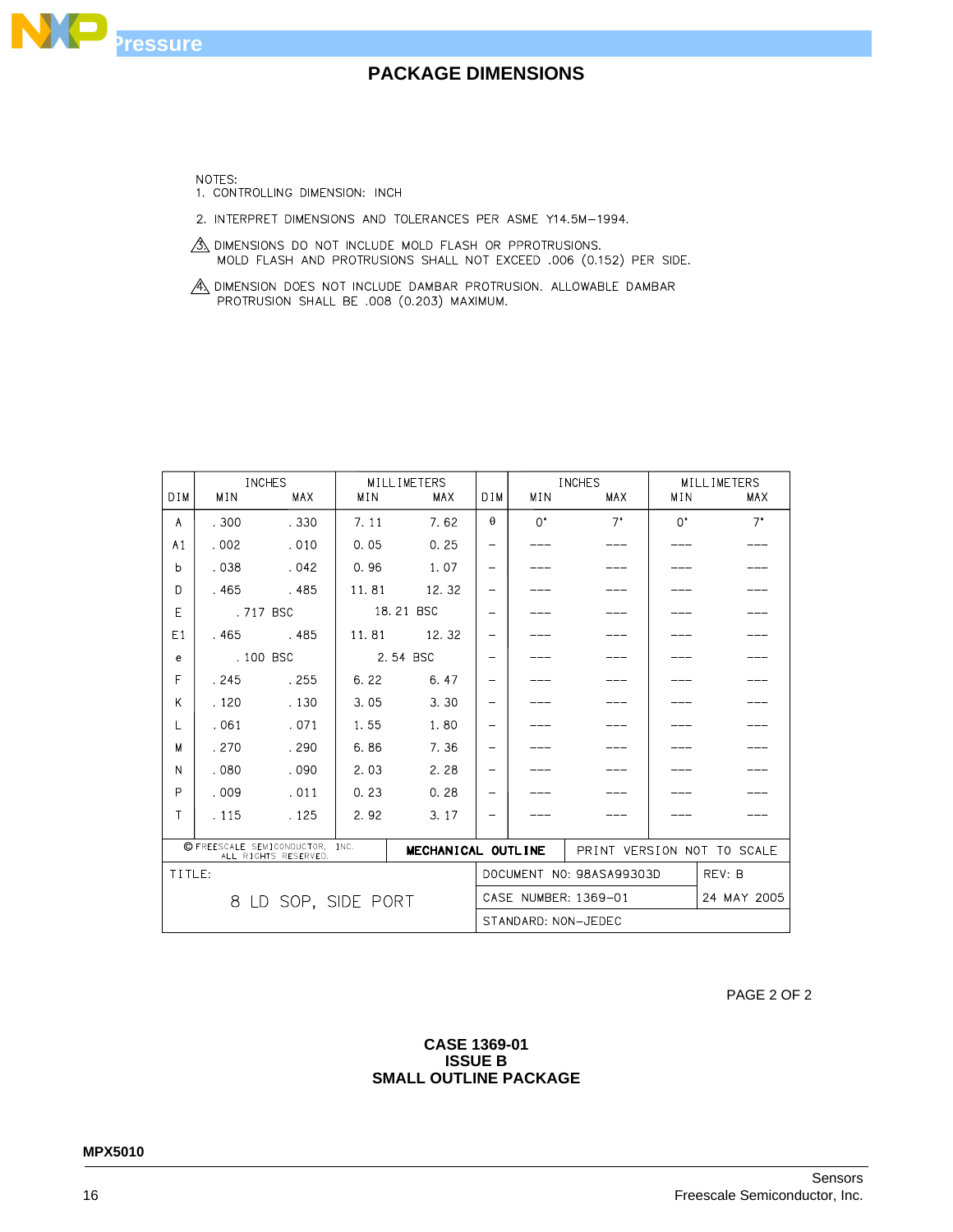



| C FREESCALE SEMICONDUCTOR, INC.<br>ALL RIGHTS RESERVED. | MECHANICAL OUTLINE  |                                    | PRINT VERSION NOT TO SCALE |             |
|---------------------------------------------------------|---------------------|------------------------------------|----------------------------|-------------|
| $TITIF^+$<br>SO, 8 I/O, .420 X .420 PKG,                |                     | DOCUMENT NO: 98ASA10611D<br>REV: D |                            |             |
|                                                         |                     | CASE NUMBER: 1560-03               |                            | 25 FEB 2009 |
| 100 IN PITCH                                            | STANDARD: NON-JEDEC |                                    |                            |             |

PAGE 1 OF 3

### **1560-03 ISSUE C SMALL OUTLINE PACKAGE**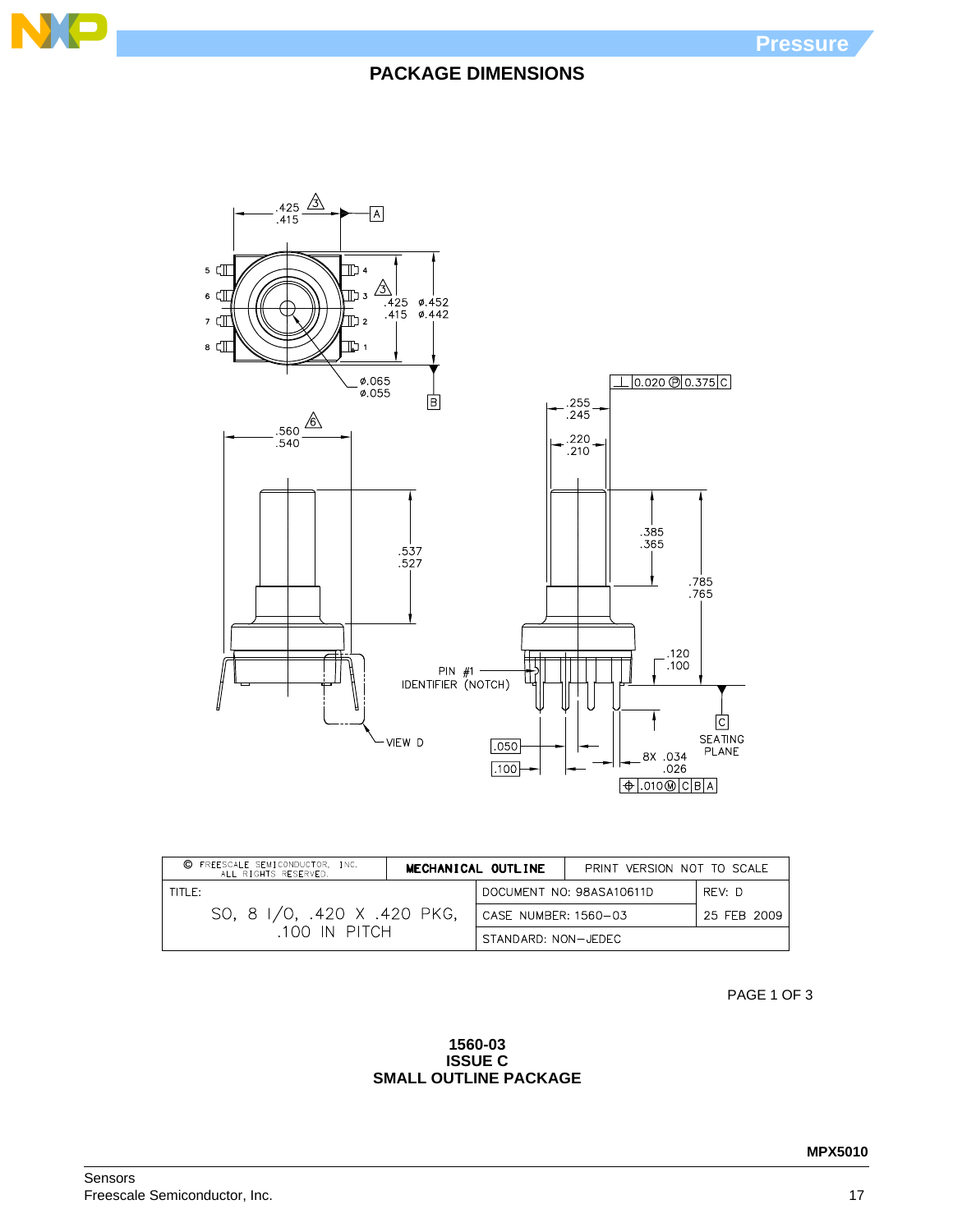



VIEW D

| C FREESCALE SEMICONDUCTOR, INC.<br>ALL RIGHTS RESERVED. | MECHANICAL OUTLINE |                                    | PRINT VERSION NOT TO SCALE |             |
|---------------------------------------------------------|--------------------|------------------------------------|----------------------------|-------------|
| TITLE:<br>SO, 8 I/O, .420 X .420 PKG,<br>100 IN PITCH   |                    | DOCUMENT NO: 98ASA10611D<br>RFV: D |                            |             |
|                                                         |                    | CASE NUMBER: 1560-03               |                            | 25 FEB 2009 |
|                                                         |                    | STANDARD: NON-JEDEC                |                            |             |

PAGE 2 OF 3

### **CASE 1560-03 ISSUE D SMALL OUTLINE PACKAGE**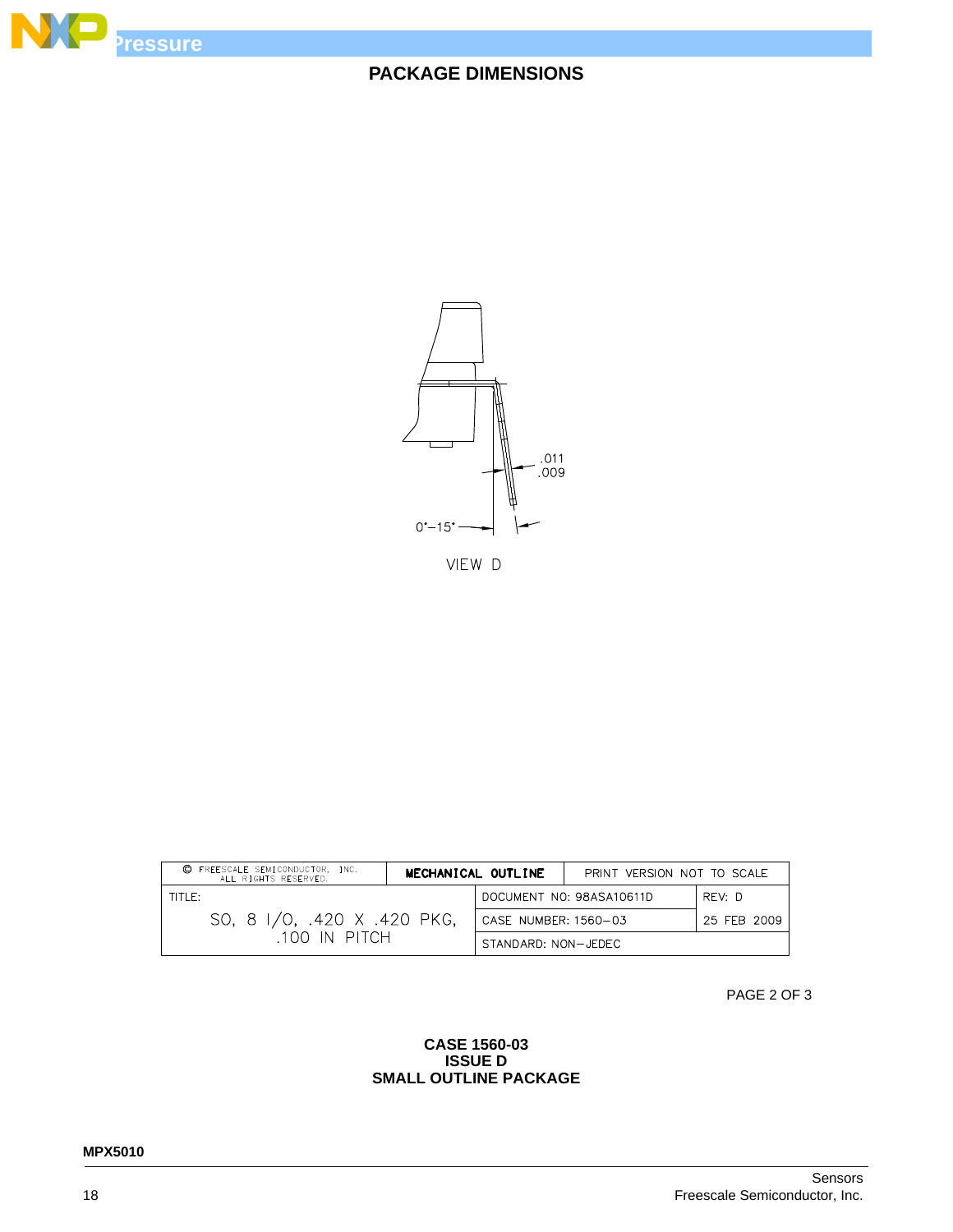

#### NOTES:

N

1. DIMENSIONING AND TOLERANCING PER ASME Y14.5M - 1994.

2. CONTROLLING DIMENSION: INCH.

 $\frac{3}{3}$  dimensions do not include mold protrusion.

4. MAXIMUM MOLD PROTRUSION IS .006.

5. ALL VERTICAL SURFACES 5' TYPICAL DRAFT.

 $\sqrt{6}$  dimension to center of lead when formed parallel.

| C FREESCALE SEMICONDUCTOR, INC.<br>ALL RIGHTS RESERVED. | MECHANICAL OUTLINE   |  | PRINT VERSION NOT TO SCALE |        |
|---------------------------------------------------------|----------------------|--|----------------------------|--------|
| TITLE:                                                  |                      |  | DOCUMENT NO: 98ASA10611D   | RFV: D |
| SO, 8 I/O, .420 X .420 PKG,                             | CASE NUMBER: 1560-03 |  | 25 FEB 2009                |        |
| .100 IN PITCH                                           | STANDARD: NON-JEDEC  |  |                            |        |

PAGE 3 OF 3

### **CASE 1560-03 ISSUE D SMALL OUTLINE PACKAGE**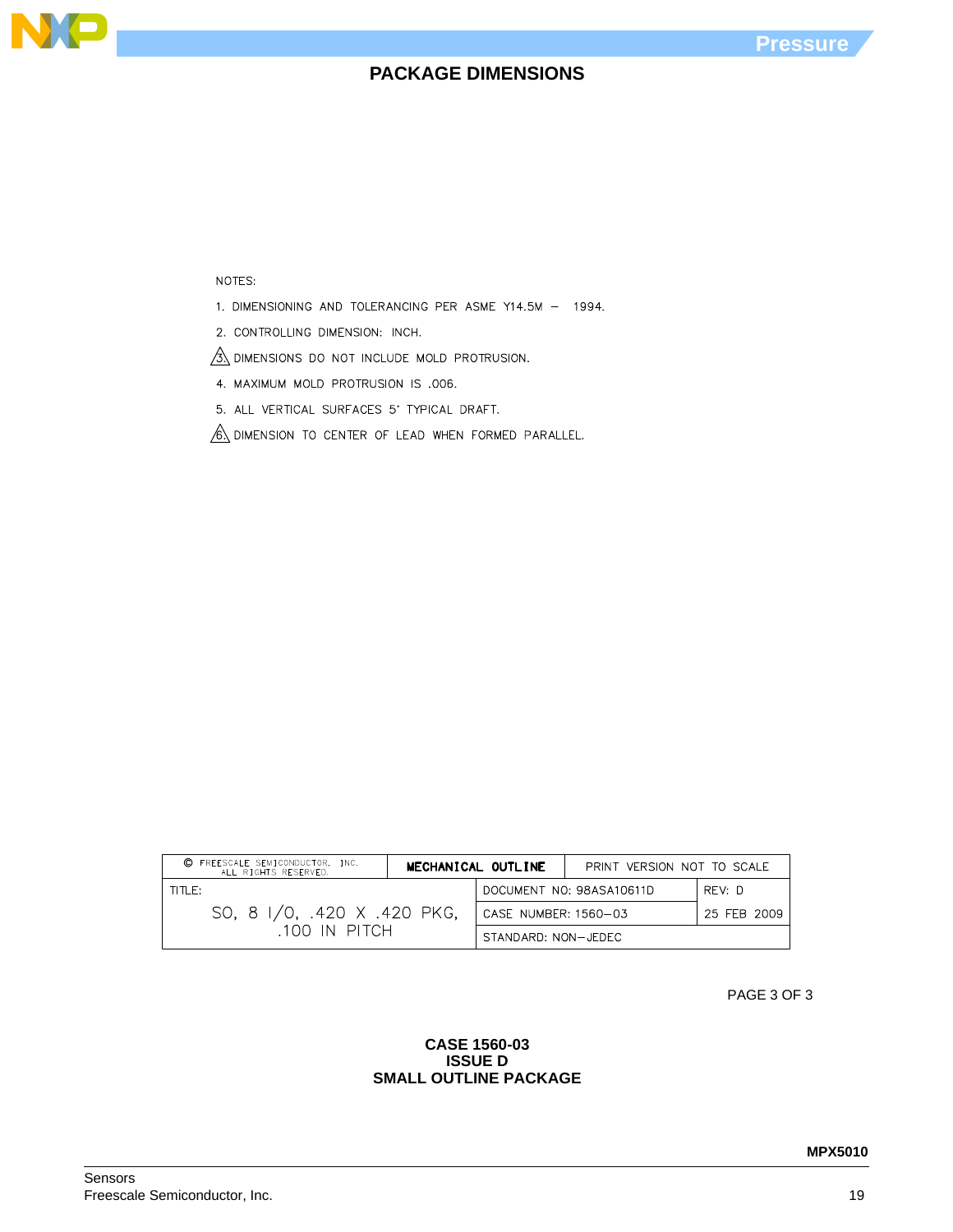



| FREESCALE SEMICONDUCTOR, INC.<br>©<br>ALL RIGHTS RESERVED. | MECHANICAL OUTLINE |                                    | PRINT VERSION NOT TO SCALE |             |
|------------------------------------------------------------|--------------------|------------------------------------|----------------------------|-------------|
| TITI E:<br>SO, 8 I/O, .420 X .420 PKG,<br>.100 IN PITCH    |                    | DOCUMENT NO: 98ASA10686D<br>RFV: B |                            |             |
|                                                            |                    | CASE NUMBER: 1735-02               |                            | 19 FFB 2009 |
|                                                            |                    | STANDARD: NON-JEDEC                |                            |             |

PAGE 1 OF 3

### **CASE 1735-02 ISSUE B SMALL OUTLINE PACKAGE**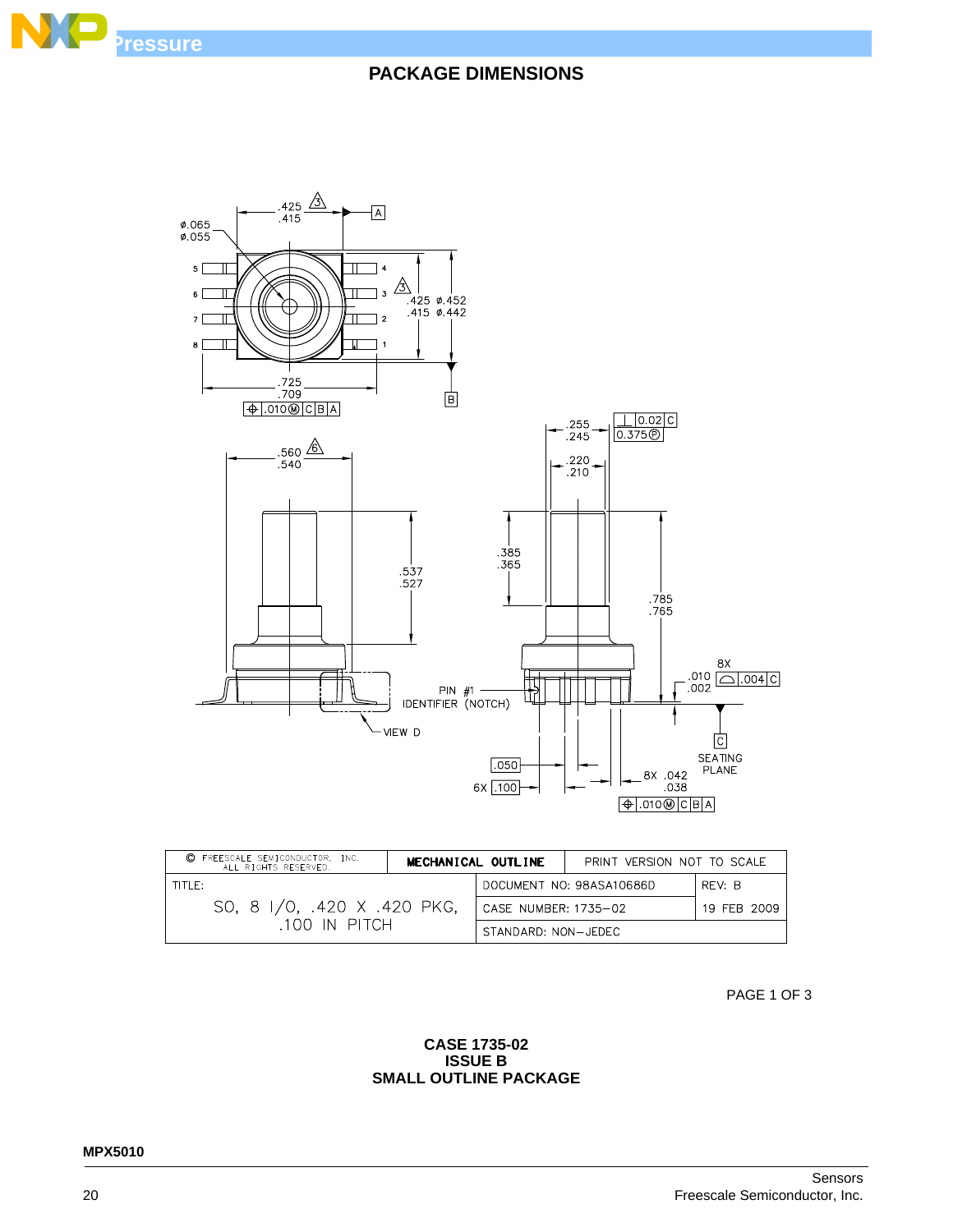



| FREESCALE SEMICONDUCTOR, INC.<br>©<br>ALL RIGHTS RESERVED. | MECHANICAL OUTLINE |                      | PRINT VERSION NOT TO SCALE |             |
|------------------------------------------------------------|--------------------|----------------------|----------------------------|-------------|
| TITLE:<br>SO, 8 I/O, .420 X .420 PKG,<br>.100 IN PITCH     |                    |                      | DOCUMENT NO: 98ASA10686D   | RFV: R      |
|                                                            |                    | CASE NUMBER: 1735-02 |                            | 19 FEB 2009 |
|                                                            |                    | STANDARD: NON-JEDEC  |                            |             |

PAGE 2 OF 3

### **CASE 1735-02 ISSUE B SMALL OUTLINE PACKAGE**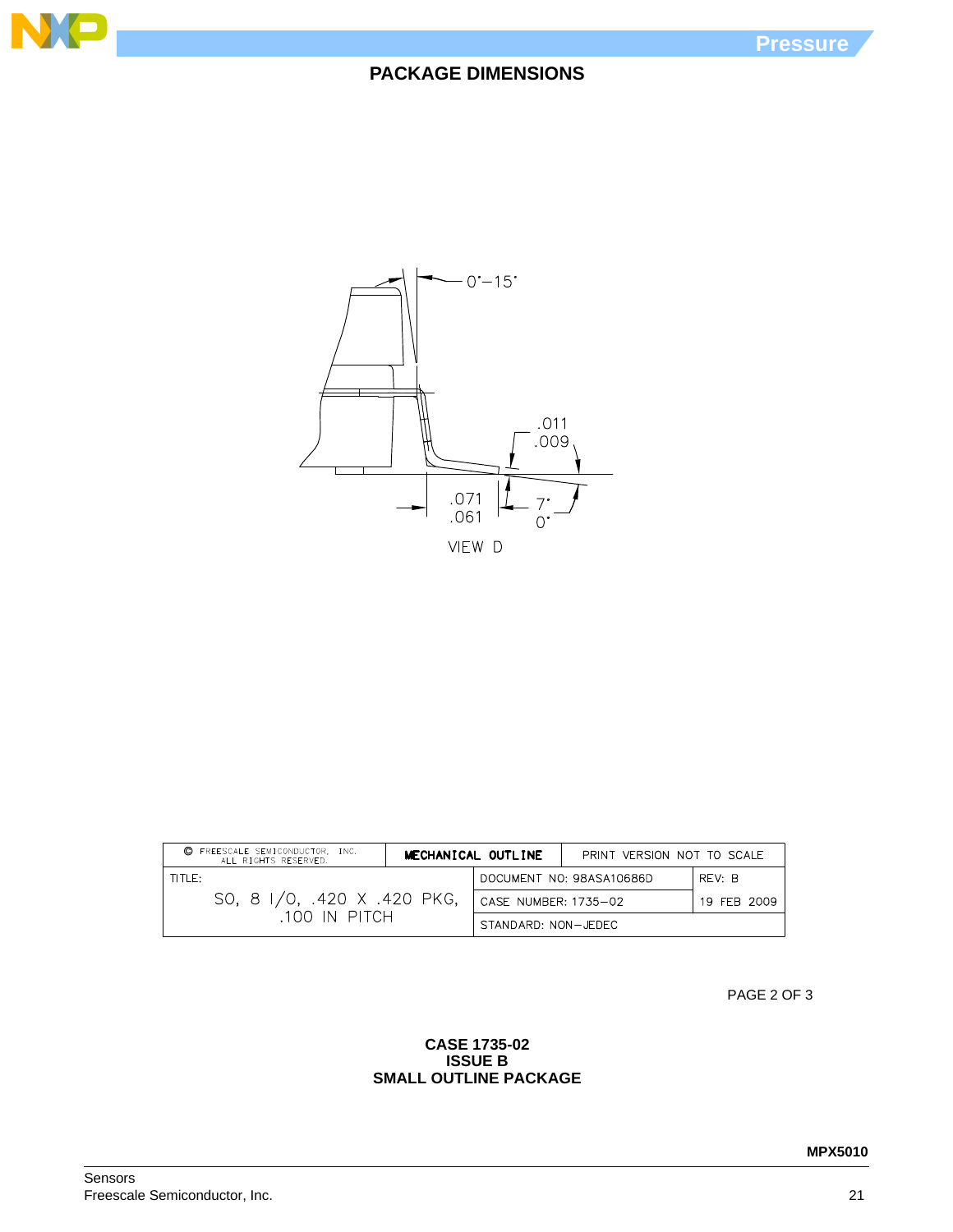

### NOTES:

- 1. DIMENSIONING AND TOLERANCING PER ASME Y14.5M 1994.
- 2. CONTROLLING DIMENSION: INCH.

 $\frac{1}{3}$  dimensions do not include mold protrusion.

- 4. MAXIMUM MOLD PROTRUSION IS .006.
- 5. ALL VERTICAL SURFACES 5' TYPICAL DRAFT.
- $\sqrt{6}$  dimension to center of lead when formed parallel.

| FREESCALE SEMICONDUCTOR, INC.<br>O.<br>ALL RIGHTS RESERVED. |                      | MECHANICAL OUTLINE       | PRINT VERSION NOT TO SCALE |  |
|-------------------------------------------------------------|----------------------|--------------------------|----------------------------|--|
| TITLE:                                                      |                      | DOCUMENT NO: 98ASA10686D | RFV: B                     |  |
| SO, 8 I/O, .420 X .420 PKG,                                 | CASE NUMBER: 1735-02 |                          | 19 FFB 2009                |  |
| .100 IN PITCH                                               | STANDARD: NON-JEDEC  |                          |                            |  |

PAGE 3 OF 3

### **CASE 1735-02 ISSUE B SMALL OUTLINE PACKAGE**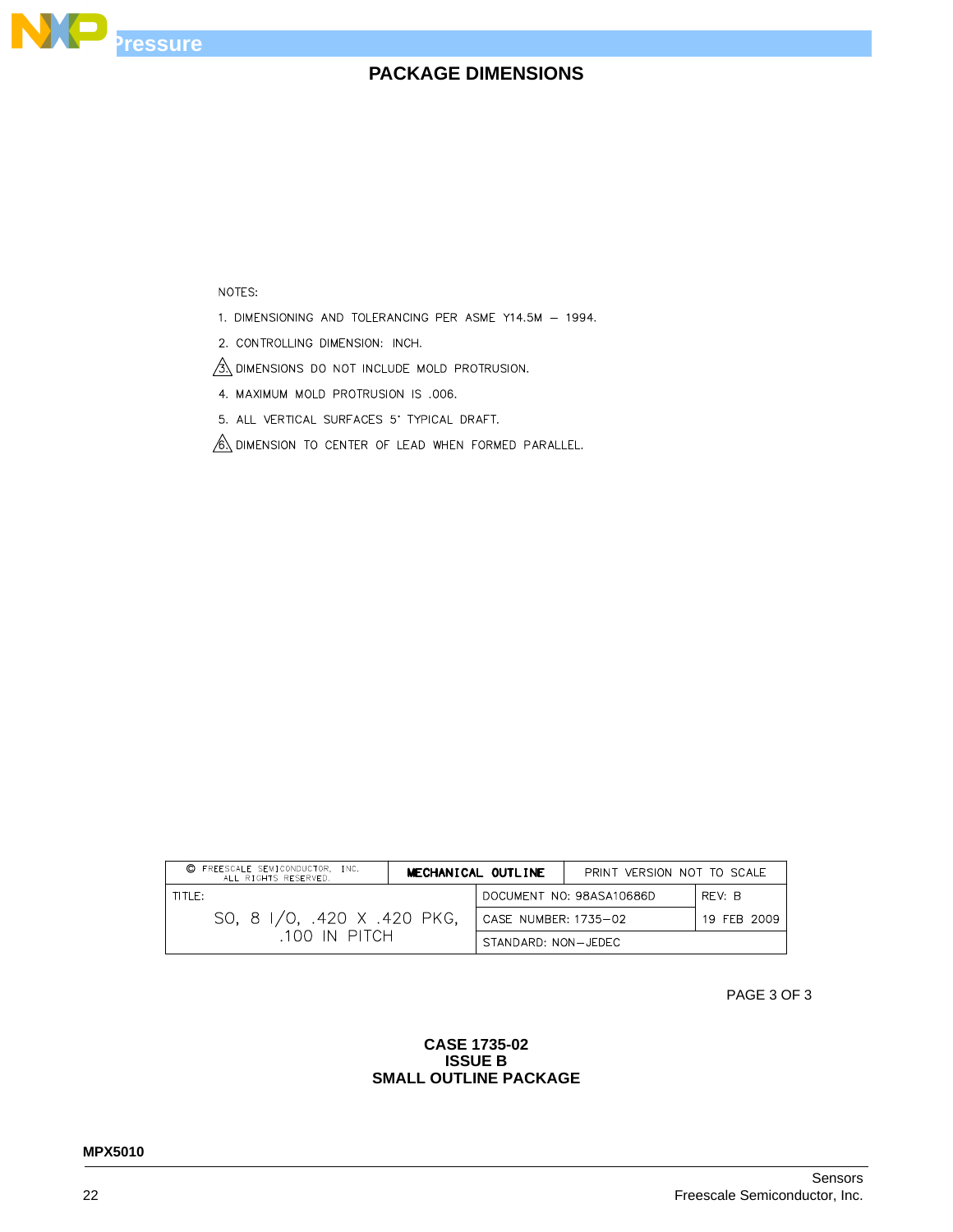

### **Table 3. Revision History**

| <b>Revision</b><br>number | <b>Revision</b><br>date | <b>Description of changes</b>                                                                                      |
|---------------------------|-------------------------|--------------------------------------------------------------------------------------------------------------------|
| 13                        | 10/2012                 | • Deleted references to device number MPVZ5010G6T1, MPVZ5010G6U/T1 and MPVZ5010G6U/<br>6T1 throughout the document |